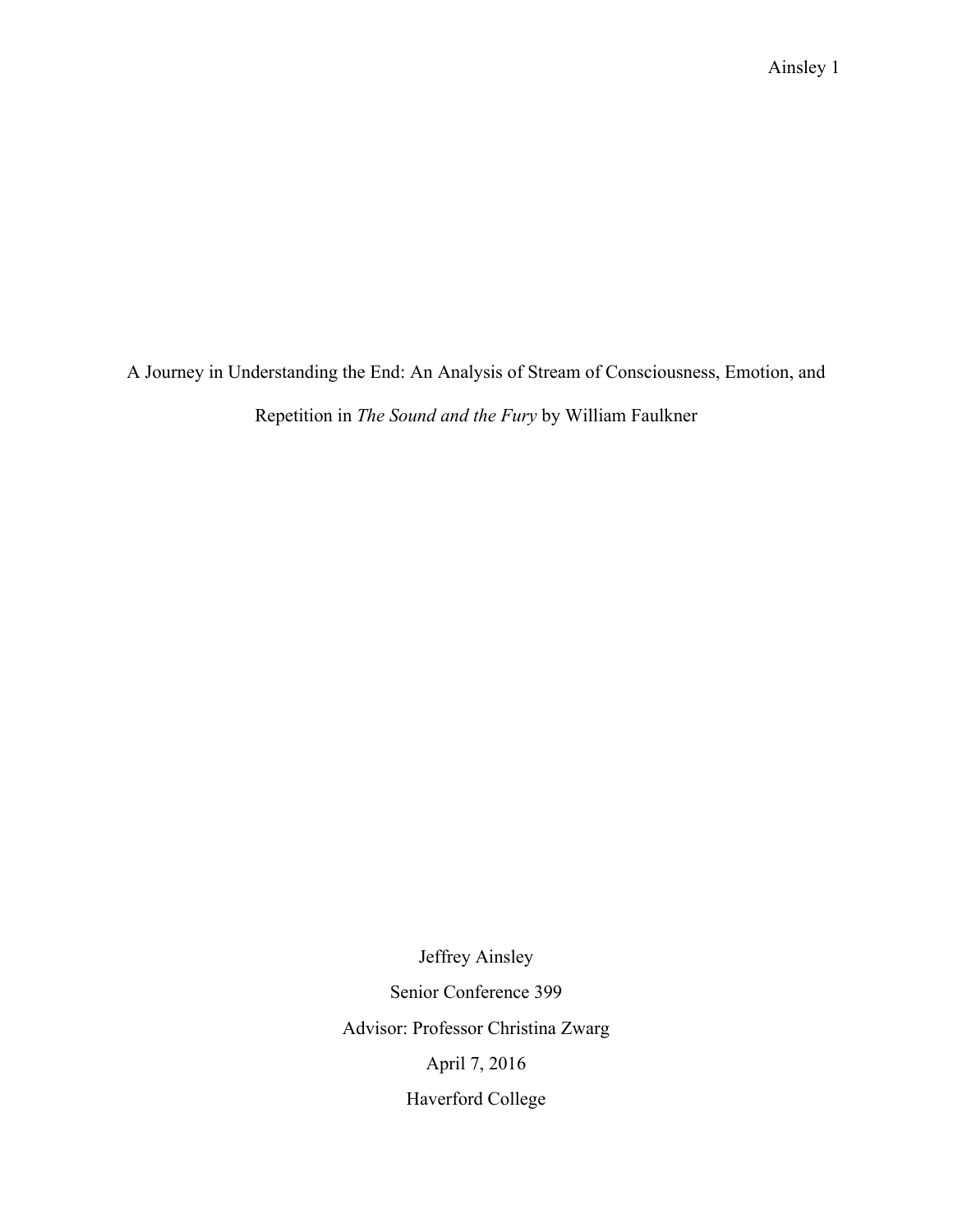First published in 1929, *The Sound and the Fury* is recognized as one of the most innovative and experimental American novels of its time. The novel portrays the downfall of the Compsons, a prominent family of Jefferson, Mississippi. Faulkner subjectively represents the human experience through several different characters' respective memories. The novel's stream of consciousness style is frequently very opaque and challenging to interpret, as events are often purposefully masked and narrated non-linearly. Because of his southern background, Faulkner was particularly interested in the decline of the Deep South and the emotional aftermath of the Civil War. Because of the history Faulkner brings to *The Sound and the Fury*, his relationship to the emotional aftermath of the Civil War is why I believe that emotion pervades the novel so intensely. Through the emotional intensity of the novel, Faulkner is suggesting that the South is caught in an emotional repetition that needs to be theorized but cannot be because the emotion is so variable. In *The Sound and the Fury*, characters' emotional repetitive cycles challenge the reader to find stability: only through stability of emotion can both the South and the characters in the novel progress past these fixed emotional repetitive cycles. The characters' emotions help the reader understand the progression of the emotionality of the South paralleled to those of the characters in *The Sound and the Fury*.

With many access points into a tangled web of illogical characters, *The Sound and the Fury* is made a complex novel by both the reader and the author. Faulkner superimposes the narrative structure of stream of consciousness onto the novel as a way for the characters to represent the period of emotional instability and paralysis of the South post-Civil War. Because the characters are already trapped within the confines of the stream of consciousness narration, they do not have control over their emotionally unstable repetitive cycles. One access point into the novel would be through a close analysis of language. However, Faulkner's stream of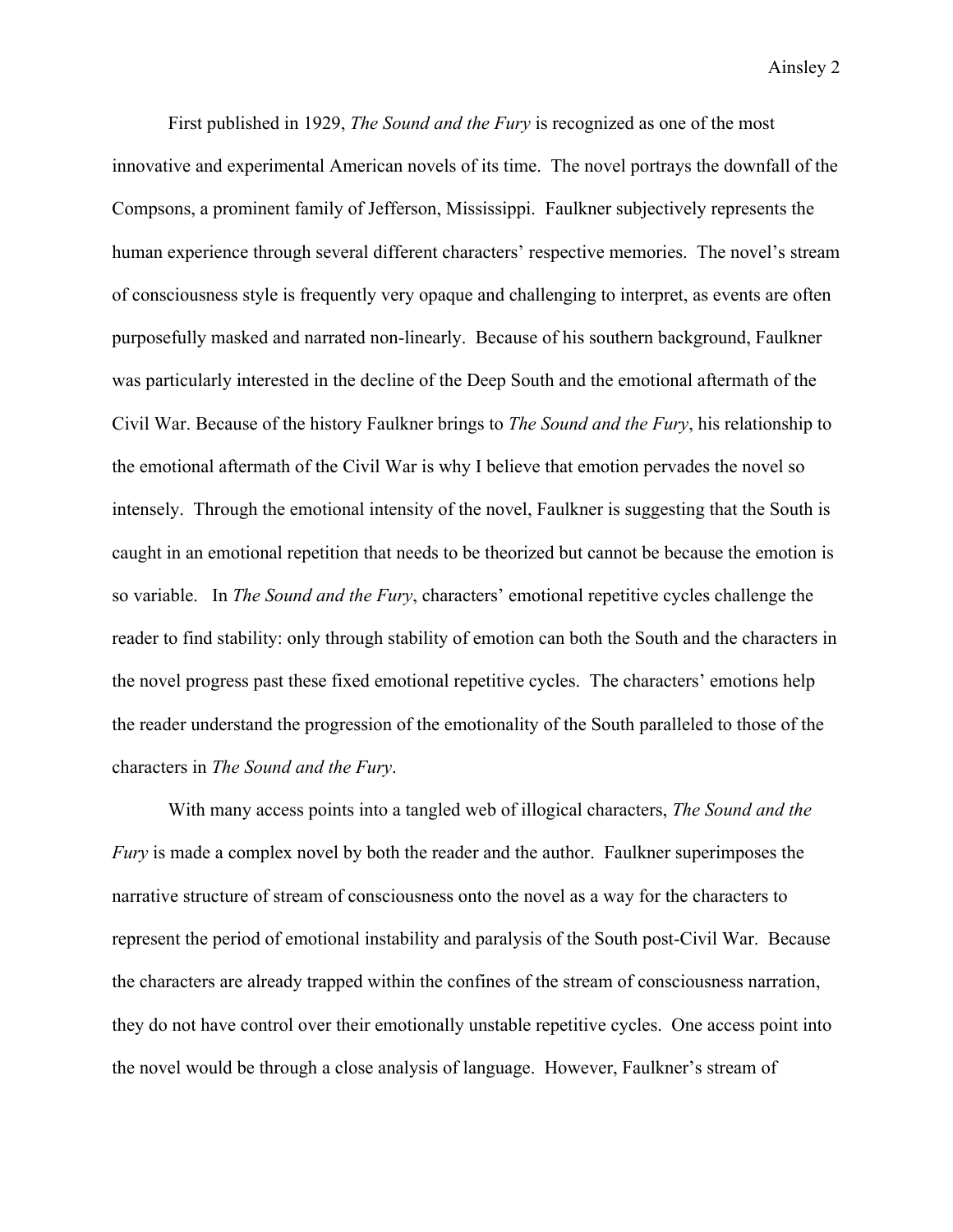consciousness narration degrades language into a non-linear representation of distorted time and emotion. Therefore, in an attempt to redirect access to the novel, my argument focuses on the emotion of the novel. Emotionality, or the state of emotion, transcends logic in the effort to break out of the stream of consciousness narration. Because this narrative structure constantly forces characters to recall experiences through repeated emotional responses, the characters' emotional repetitive cycles are my main access point into the novel.

In an essay entitled "Now I Can Write: Faulkner's Novel of Invention," Donald Kartiganer wants to complicate the preconceived notions that readers use during the reading process to access literature. In this sense, texts have a binary perspective: either accessible or non-accessible to a reader based on prior experiences. Readers approach the process of reading with a certain vocabulary, a particular understanding of rhetorical strategy, and an ideology to create a relational bridge into the novel. When attempting to make difficult texts more accessible, Kartiganer's agenda encourages good readers and good texts to disrupt and challenge predetermined schemas. The product of such an experience of new reading lies in the creation of an environment in which new meaning emerges that neither text nor reader nor reading has previously encountered. In the creation of a new text, *The Sound and the Fury* demonstrates Faulkner's intent to impose "the double action of mourning what it no longer can depend on and proclaiming the fact of its freedom. It declares what it *is* in the wake of what it is *not*" (Kartiganer 74). In the composition of *The Sound and the Fury*, Faulkner set out to not only revise the process of writing but to redirect the meaning and function of literary criteria. Consequently, Benjy, Quentin, and Jason project worlds that Kartiganer suggests "cannot imitate anything we can cognitively comprehend as the real, answerable to nothing except the needs of their deranged fantasies" (74).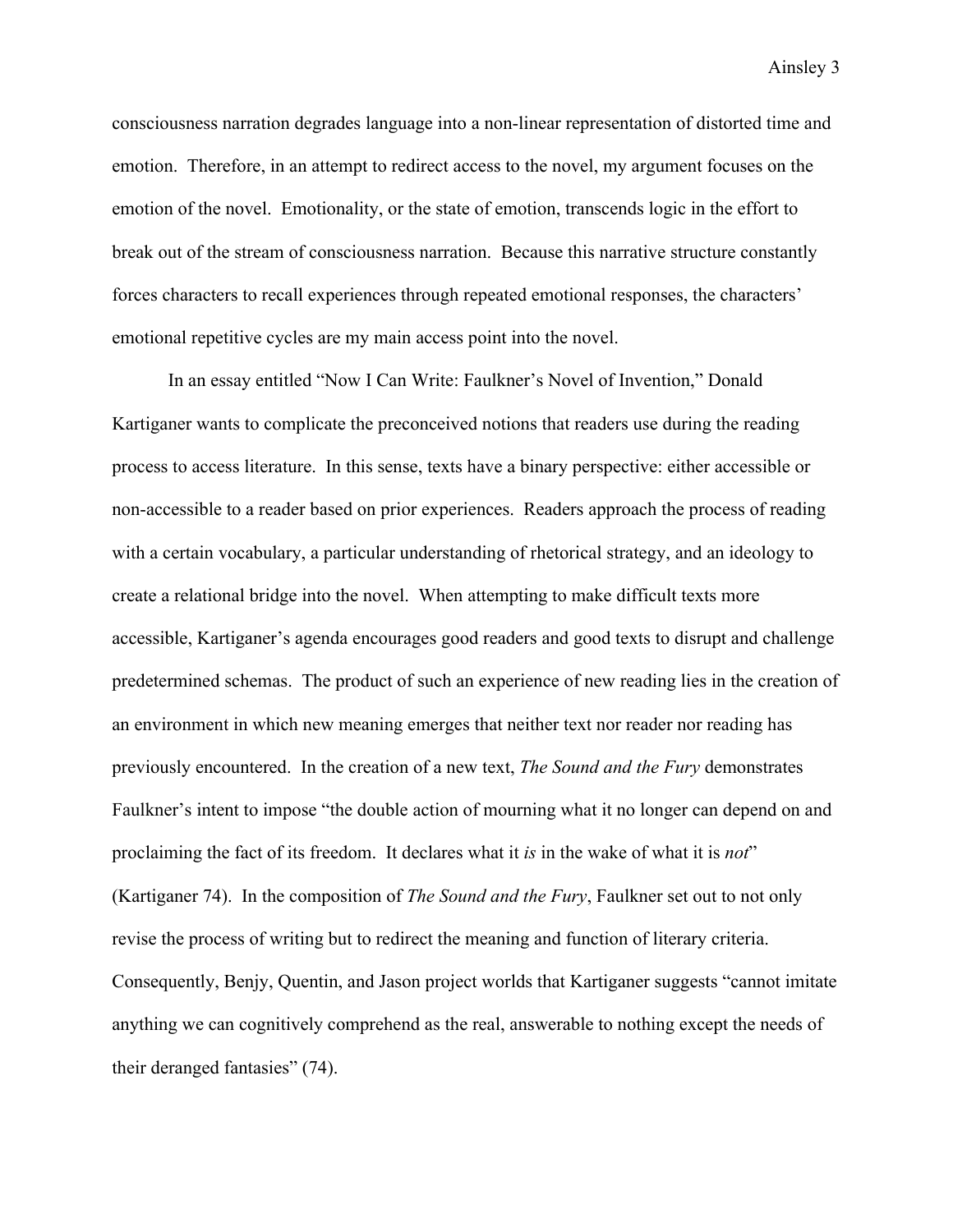My purpose of engaging Faulkner's narrative structure of stream of consciousness is to show how he finesses control over the characters and manipulates the setting to parallel the emotional instability and paralysis of the South post-Civil War. In order to understand character progression and reach the end of the novel, the stream of consciousness narration must be broken –releasing the characters from their emotional repetitive cycles. Repetition persists throughout Faulkner's narrative structure: the only way to make sense of the novel's repetition is through the emotional responses of the characters. Looking at the novel through the characters' unstable emotional states, the reader is provided with an understanding of the paralysis within the novel. However, the character development is only progressed when the stream of consciousness narrative structure is dropped in the presence of the third person present narrator of the final section of the novel. After Faulkner's stream of consciousness narrative structure is abandoned, the reader can finally see how the characters exist and develop outside of their emotional repetitive cycles. Therefore, the reader gains a newfound knowledge of how a forced narrative structure provides alternative methods for gaining access to a novel that work within its confines. Specifically to *The Sound and the Fury*, emotion becomes the lens into and the bridge out of the characters' repetitive existences within the stream of consciousness narration: only at the end of the novel are the characters allowed to fully develop and progress into the present and beyond. But are all the characters afforded this power and opportunity?

As a narrative structure, stream of consciousness allows me to work with the language of emotion. I begin my argument with stream of consciousness to establish the need to move past the sense that language has to be logical. With the removal of logic, the reader gets the most basic form of an emotional state and how the characters interact with one another on an emotional level. Because none of these forms of traditional reading were satisfactory to work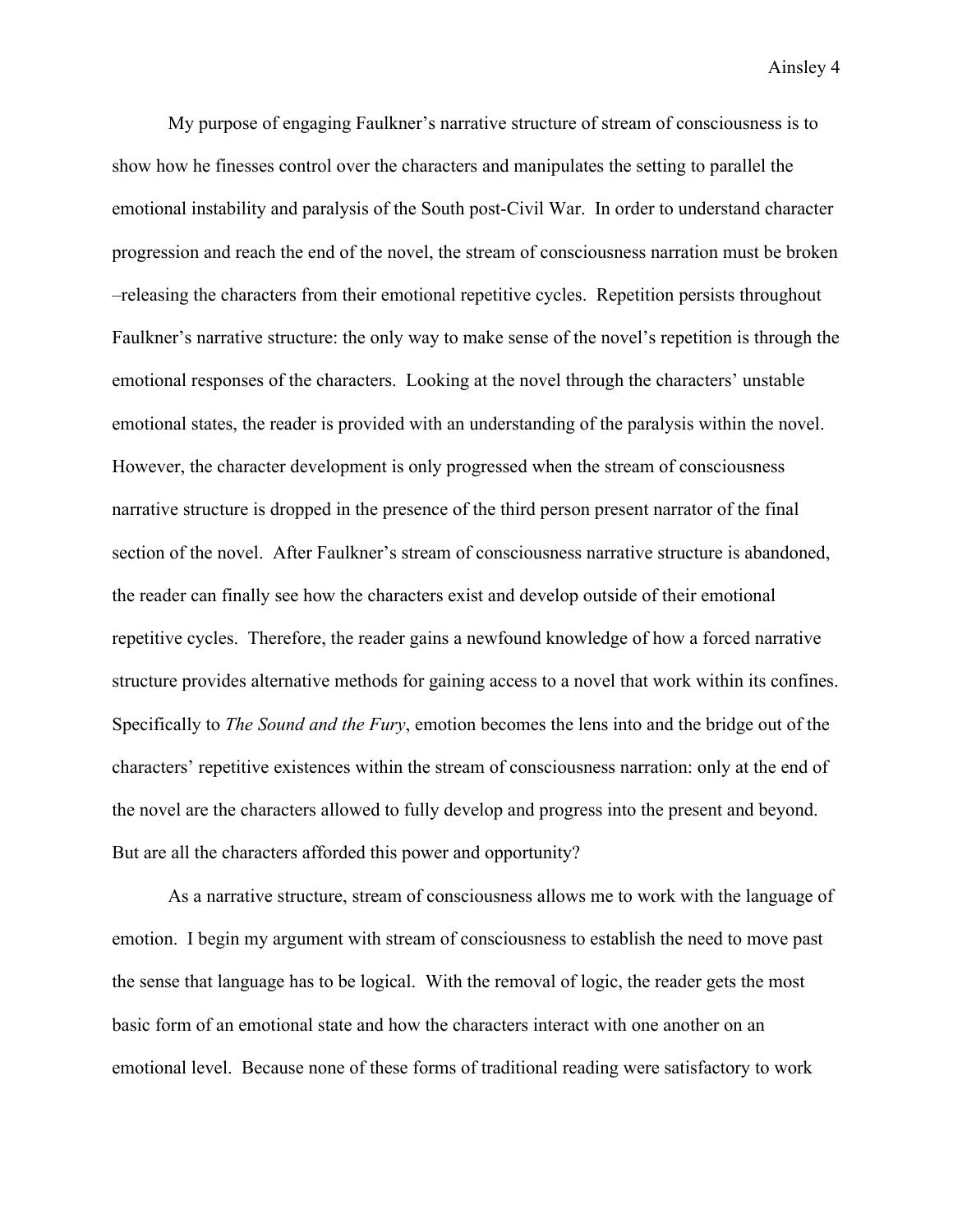through my argument, I want to propose an emotional reading of *The Sound and the Fury* – in hopes of finding a new way to understand and complicate the novel. I use language to portray how the characters are stuck in emotional turmoil. In doing so, I can move toward my idea of highlighting the pervading emotionality in *The Sound and the Fury*. The language of emotion that derives from stream of consciousness dismisses the issues of linearity and rationality. By redirecting the focus away from the language of logic to the language of emotion, the reader is able to navigate the repetition within the novel. The repetition exists in individualized emotional repetitive cycles that control the characters' existences. Through the language of emotion, I am able to identify and understand the repetition of the novel that exists in characters' specific emotional repetitive cycles. Emotion moves away from the three downfalls of traditional readings of *The Sound and the Fury*. The reader seems to be thrown into the novel at a point in which identification has already happened. The inability to recognize the language of the landscape sets the reader outside of the conversation within each section. How can a novel establish itself as having a narrator, a narrative construct, and a language set that can only be accessed by a certain readership? My reading of Faulkner's *The Sound and the Fury* provides an access point more relatable to the reader in my movement from stream of consciousness through emotion to repetition. Because the characters revolve in a circular emotional bubble in which past experiences are brought to the surface by present emotions, repetition plays a key role in understanding the emotional states of the characters. After the paralysis of Faulkner's stream of consciousness narrative structure is removed, the characters' emotional repetitive cycles will stop and Faulkner's imposed narrative structure can no longer detract from the progression of the novel to its end.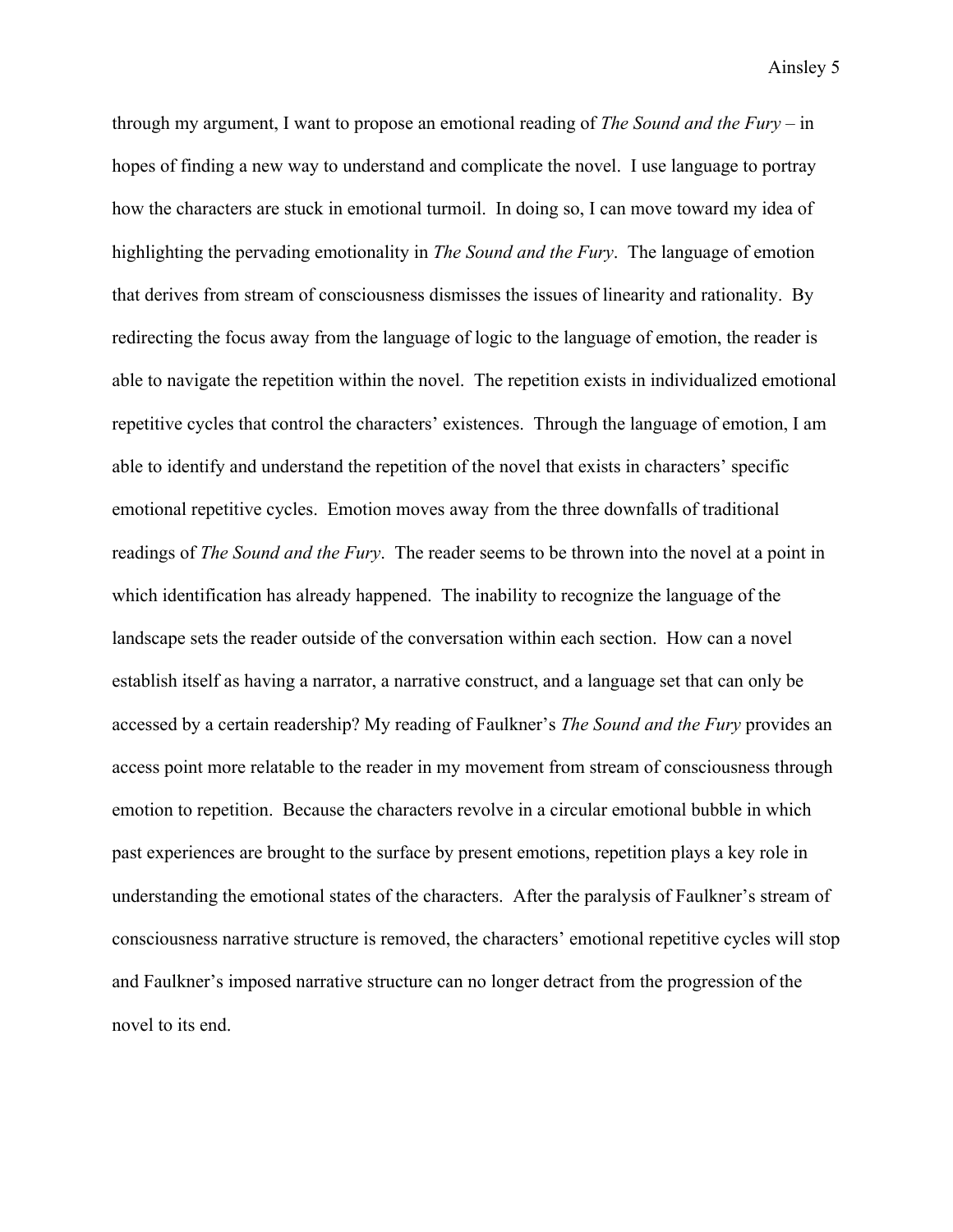As a narrative structure, stream of consciousness can be hard to follow from the start. The location of the novel's subjects and objects cannot be connected to one another without close analysis. The narrator is established as untrustworthy and unpredictable because of the lack of connection to the environment. I want to work through the emotionality of the characters as the driving force and temporality of the novel. A reduced reading of *The Sound and the Fury* is not a satisfactory way to handle its complex ambiguities. The novel must be carefully worked through in order to fully understand the characters' intricacies and how their inability to develop emotionally thwarts the novel's progress. Because the novel's ambiguities complicate the reading process, some readers have reduced *The Sound and the Fury* to unsatisfactory readings. These reduced readings of the novel can be boiled down to three main categories: pure readership ambivalence, an attempt to understand the novel logically, and a critique of the characters' inefficiencies. Kartiganer tackles readership ambivalence and how to confront the anti-progression of the novel through his discussion of repetition. Weinstein discusses the complications of trying to logically identify character development within stream of consciousness. My argument traces the overall understanding of how character development and their intricacies are affected within and out of Faulkner's stream of consciousness narrative structure.

If the reader takes the unproductive search for Truth and logic out of their interpretive framework, a reader must use the emotional states of the characters and their interactions to move through a very unprogressive novel. By throwing the reader into an unexplained repetitive cycle of emotional irrationality, the novel dismantles readers' traditional approach to reading; therefore, the reader can only maneuver the confines of the stream of consciousness narrative by understanding the emotional work of repetition. In the first paragraph of the Quentin section, the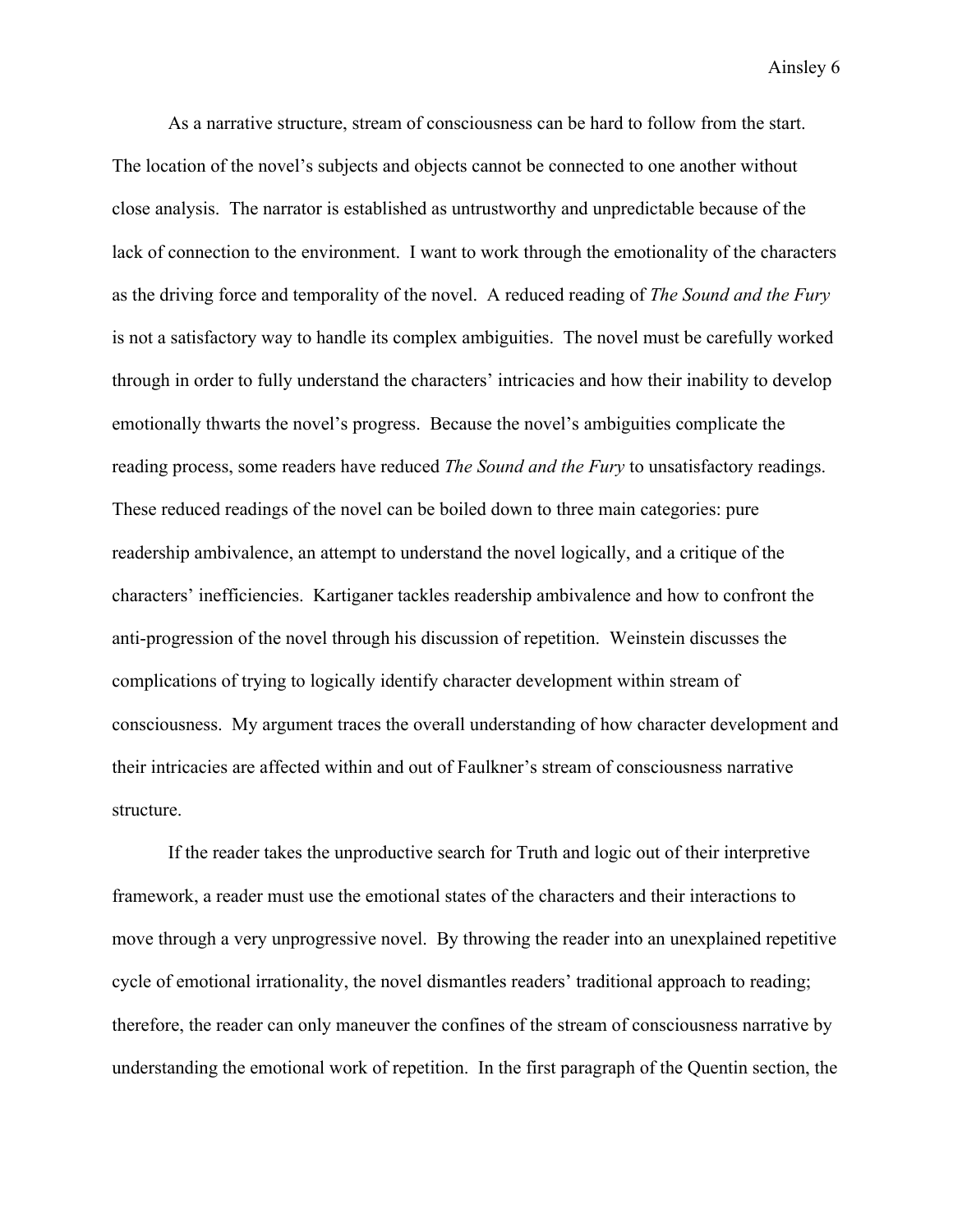importance and depth of stream of consciousness as a narrative structure can be uncovered through close analysis. Quentin's character shows that time fades away, and the past should not be focused on in order to move through the present. He conveys that the present allows the past to exist: "I give it [watch] to you not that you may remember time, but that you might forget it now and then for a moment and not spend all your breath trying to conquer it. Because no battle is ever won he said. They are not even fought. The field only reveals to man his own folly and despair, and victory is an illusion of philosophers and fools" (Faulkner 76). The field represents the consistency and stability of a progressing present. A stream of consciousness narrative embodies the perspective of the emotional present of an individual's reality. However, because linear time does not exist in the novel, *The Sound and the Fury* shows how this removal of time through stream of consciousness paralyzes progression toward an end. Therefore, the reader and the characters within the novel can only progress to an end by dropping stream of consciousness: allowing linear time to regain control and move the novel into the future away from the distractions and entrapment of the past.

In his discussion of repetition, Kartiganer parallels my argument regarding the lack of emotional flexibility of the characters. The characters of the novel approach each situation not as new but as a continuation of previous interactions and repeat their reactive cycles. One of the most important parts of establishing the Faulknerian narrative pattern lies in the fact that repetition exists as "the reenactment of a given ground…a way of knowing only that dimension of one's self and moment that is similar to what has already been, only that which *continues*" (Kartiganer 25). In his essay entitled "Faulkner's Art of Repetition," Kartiganer defines the use of repetition in Faulknerian fiction. He describes compulsive repetition as a disease that reenacts old desires. A proposed cure for this disease is the modification of the past to show different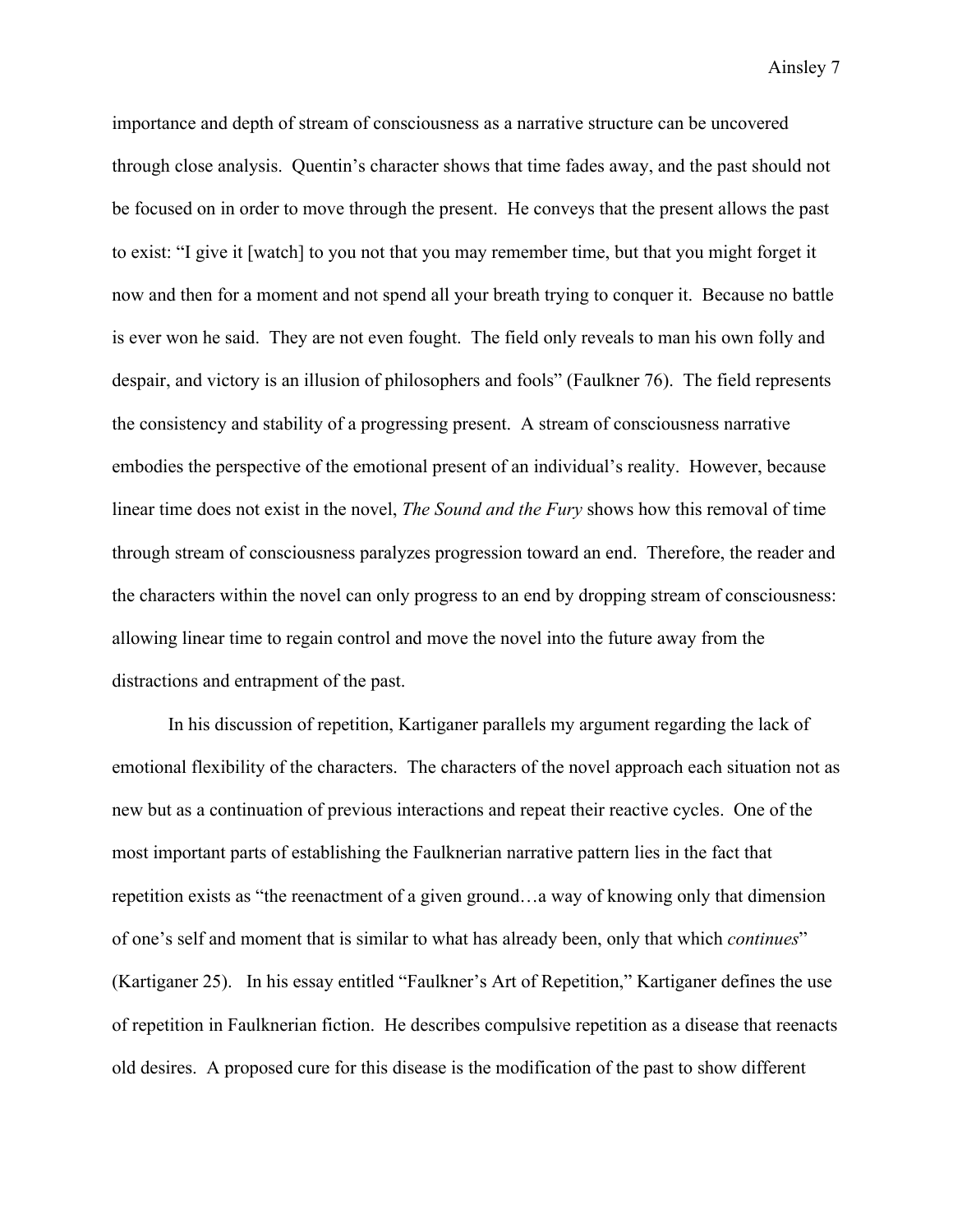formations of previously established original stories. Repetition continuously replicates reflections that must be tied to an origin. Kartiganer uses repetition to further develop its authority over influencing identity and knowing. Despite each individual experience being unique and distinct from any other, these individual experiences exist within a pattern. Kartiganer continues to assert that repetition can and should be traced back to origin stories to uncover hidden links. Therefore, the foretold gives meaning to subsequent experiences.

Using Kartiganer's discussion of repetition as the continuation of what has come before is a very interesting way to approach *The Sound and the Fury*. The structure of repetition keeps the characters stuck in their emotional states. This is the key to the relationship between emotion and repetition in the novel. The repetition of the novel does not and cannot bring the novel to a satisfactory close because of the unique perspective of each repetitive cycle. By dropping Faulkner's stream of consciousness narrative structure and upgrading the novel to a stable present temporality, repetition can no longer stop the progression of the novel to its end. The repetition of *The Sound and the Fury* is not whole but fragmentary. As they are represented in different characters through stream of consciousness, the repetitive cycles are incongruous to one another. The unique perspective of each repetitive cycle and how the characters subsequently react within their own and to the cycles of others continues to heighten the emotional state of the novel. Therefore, emotionality and repetition are directly related to the anti-progress of the novel. The characters' emotionally stuck states thwart forward progression. The family in *The Sound and the Fury* is trapped in the conscious framing of individual consciousness. Is it possible to find who holds the origin story in the novel and to link separate points of view as spawning from an individualized perspective? I do not feel that it is necessary to find the origin story of the novel. This brings me to a portion of my argument at the juncture between the Truth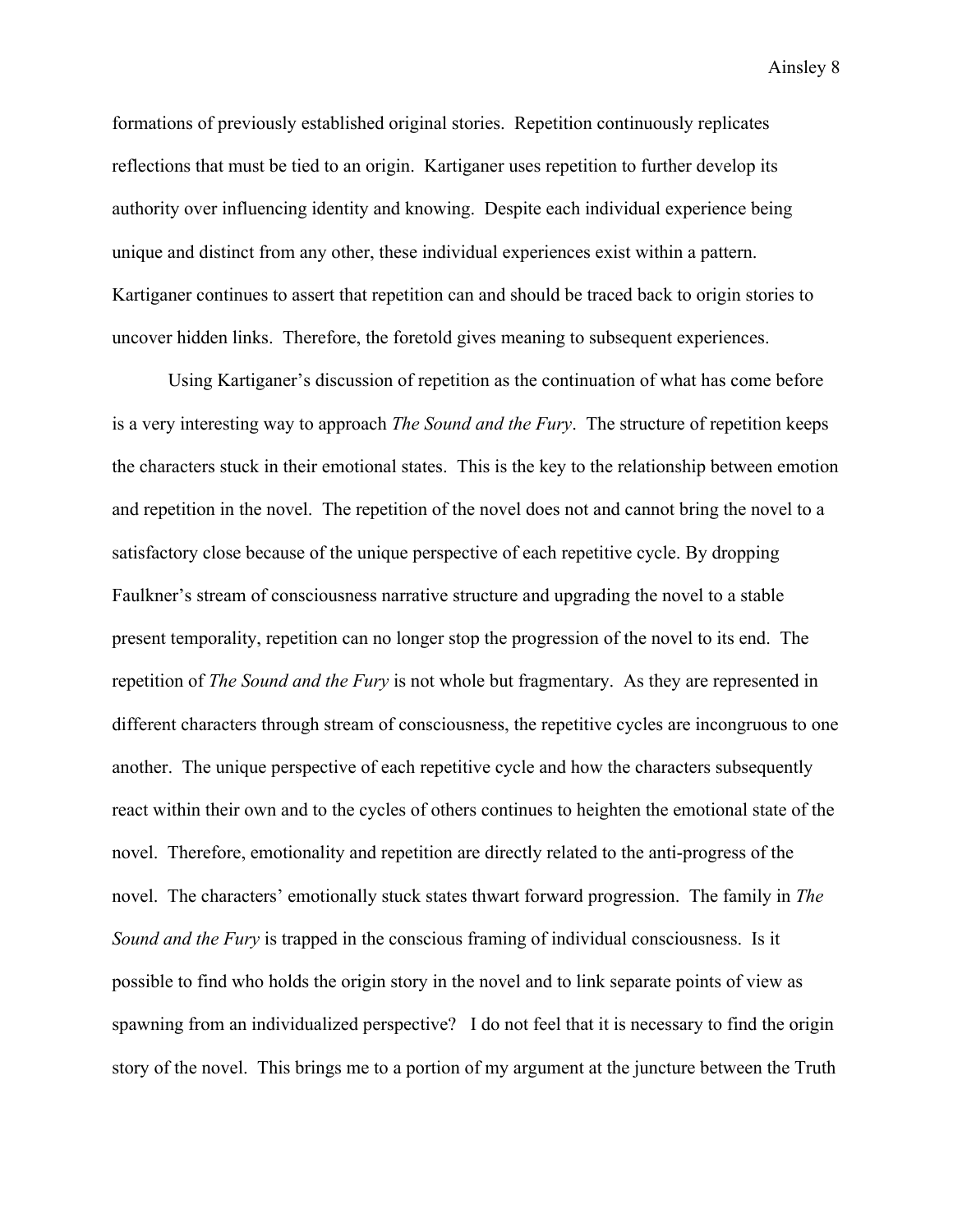of the novel and the truths of the characters' developments. The overall Truth of the novel does not lie in its origin but in its progression. Along the reader's journey in discovering the Truth of the novel, one must understand what truth searches entrap each character in their individual emotional repetitive cycle.

The characters are the centers of their true reality. Driven by their unique emotional repetitive cycle, each individual existence provides an undeniable and simultaneously unverifiable account of "true" events. In the characters' individual struggles with truth, the novel's progression is at stake. The reader will never truly be able to understand or uncover an overall Truth, just several juxtaposed truths to decipher. The idea of Truth vs. truth comes from Jacques Derrida's *Archive Fever*. In Derrida's discussion of the origins of archives, he establishes the terms of Truth and truth. Truth refers to an overall understanding that everyone receives after getting to the origin of an archive; whereas, truth – or in the case of *The Sound and the Fury* emotional truth – is represented by the individual perspectival truths that can be gained from an archive based on agenda or a prior history of experiences. Kartiganer asserts that each narrative voice "pursues an autonomous tale that risks being neither more nor less than *unlikeness*: telling what it has never quite known, yet recreating undeniable, if unverifiable, truth" (Kartiganer 79). Furthermore, Faulkner's stream of consciousness narration allows emotional repetition to thrive within its structure: forcing the reader to find a way to exit the narrative structure in order to break these emotional repetitive cycles, ultimately arriving at the end of the novel.

In an essay entitled "Thinking I Was I Was Not Who Was Not Was Not Who: The Vertigo of Faulknerian Literature," Philip M. Weinstein talks about how Faulkner's narration deliberately dizzies the reader in an attempt to redirect the conversation surrounding identity. By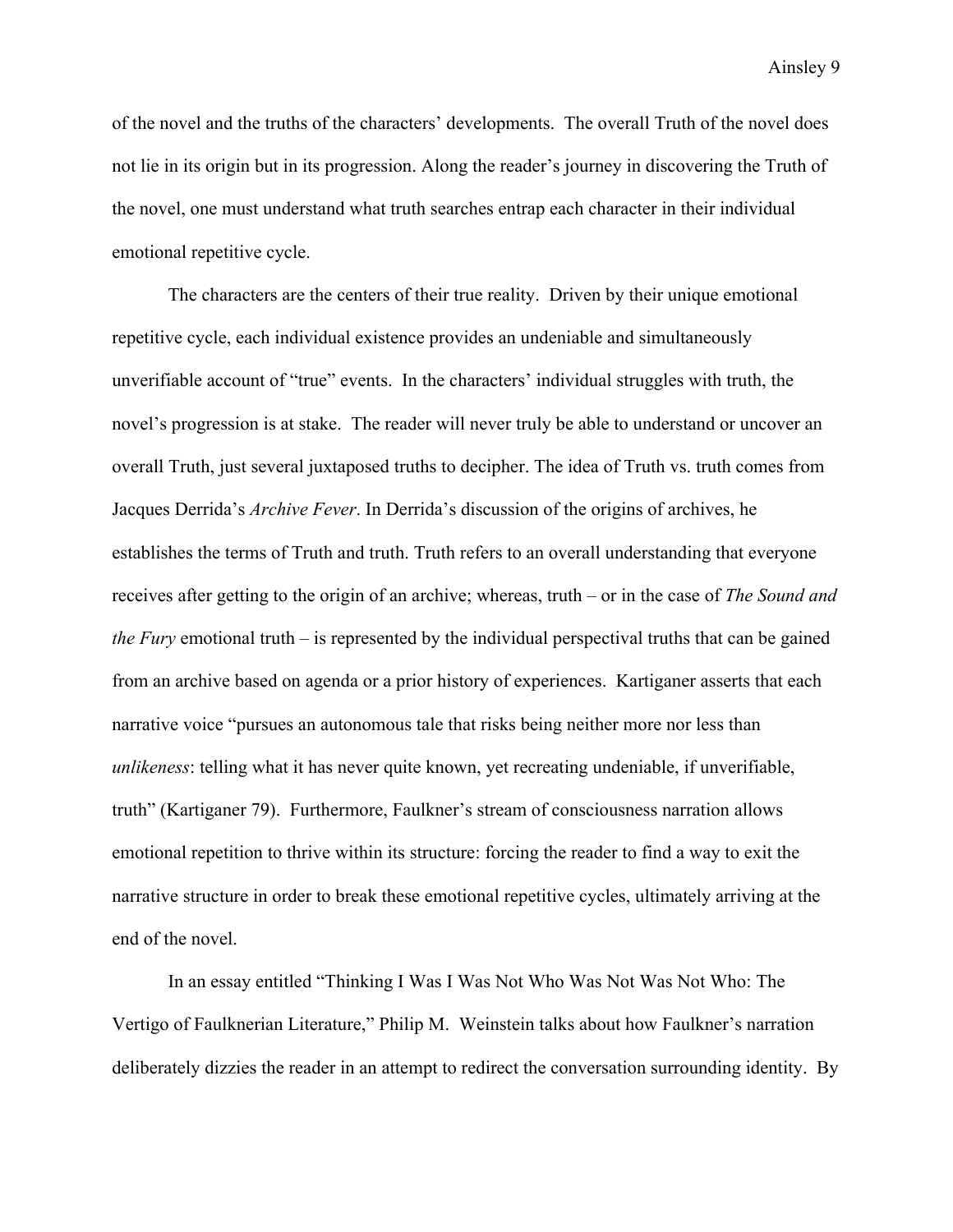dizzying the reader, I refer to Kartiganer's idea of unsettling the traditional sense of reading. Weinstein enjoys off-balancing his readers through the creation of an environment of motion, contrary to the emotional immobility of the characters in *The Sound and the Fury*. For Weinstein, identity is a moving process of negotiating the locus of hopeless desires in an attempt to merge incompleteness through characters' "common acts of imaginary transference" (Weinstein 190). However, because the characters of *The Sound and the Fury* are stuck in their emotional repetitive cycles, their immobility cripples their ability to establish a stable sense of self and relationships with others.

The title of Weinstein's essay comes from a Quentin passage in *The Sound and the Fury*: Quentin's sanity is grounded in the stability of his relationships and is undermined by his overpowering emotional thoughts. The lines are blurred between reality and fantasy, light and darkness, rationality and irrationality. The most obvious sign of Quentin's breakdown to the reader lies in the fragmentation of language. After the decision to commit suicide has been made, Quentin is living a dying life. His emotional repetitive cycle rapidly circulates all of his feelings about all the tragedy that is happening to his family: his morose mother, his fatalistic father, his sexual sister, and his bellowing brother. As he visits the river for the last time, Quentin accepts his fate and allows his emotional repetitive cycle to fully derail the little stability he had left into complete darkness. He reduces his experience of living as "the whole thing came to symbolize night and unrest I seemed to be lying neither asleep nor awake looking down a long corridor of gray half-light where all stable things had become shadowy paradoxical all I had done shadows all I had felt suffered taking visible from antic and perverse mocking without relevance inherent themselves" (Faulkner 170). His thoughts spiral completely out of control. Through the fragmented self-awareness and narration, Quentin exposes his sense of self as lacking any past or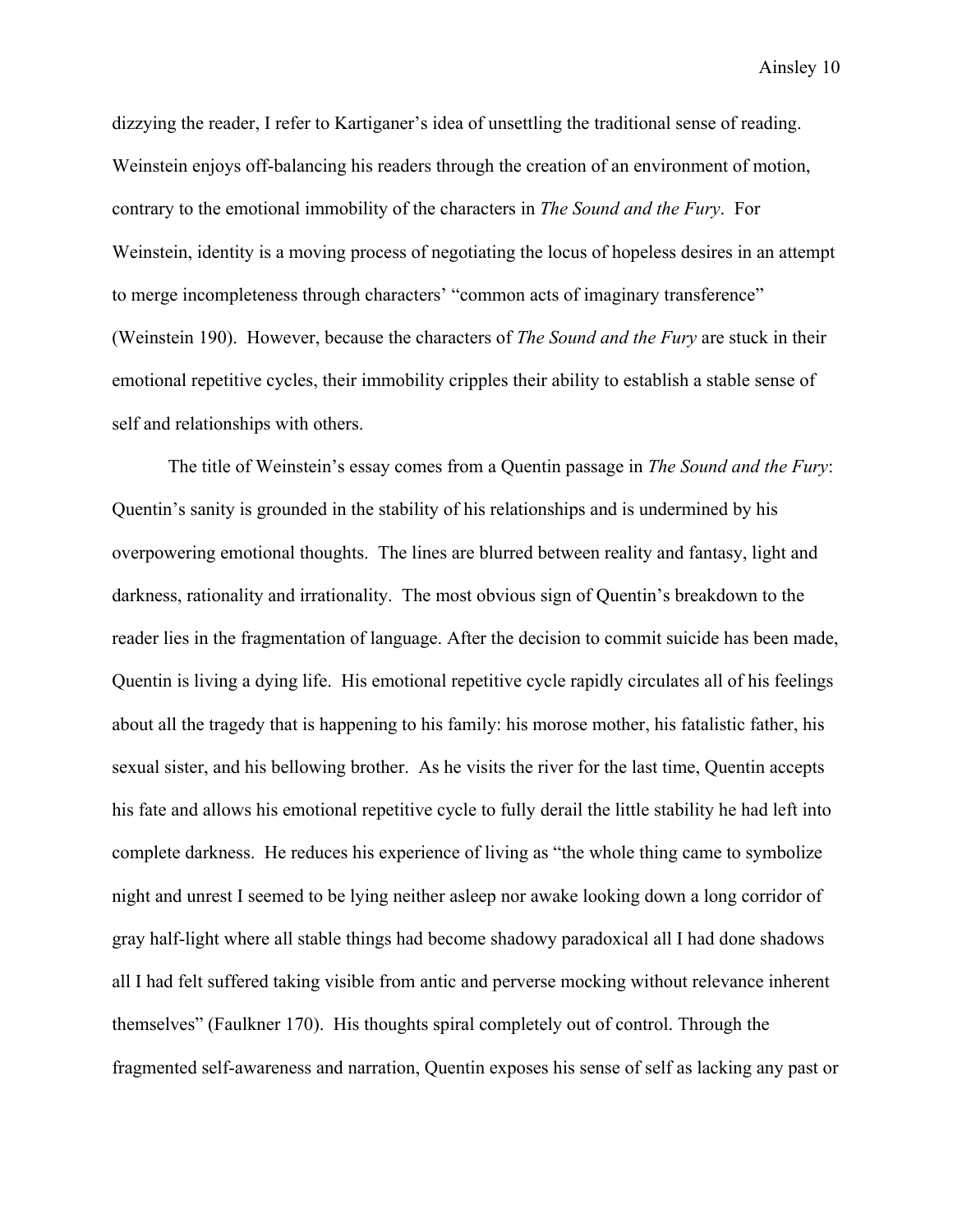present identity: "I was I was not who was not was not who" (Faulkner 170). The stream of consciousness technique becomes the new identification of Quentin: an othered body, a disjointed mind frame, a dizzied sense of objectivity and subjectivity. The "who" Quentin becomes is not what existed before: he is owned by these qualities; he does not own them. The reader can understand the derailment of the emotional repetitive cycle from the deconstruction of the self-awareness in the stream of consciousness narrative.

Weinstein reveals that language is the "script" by which a character knows himself or herself (Weinstein 173). In the narrative frame of stream of consciousness, I believe nothing can be finished. As a fragmented character, Quentin cannot complete a full self-identification because he is constantly bombarded and affected by every stimulus in his surrounding environment. Experiences are taken as one continuous experience: never individualized. Experiences are neither truly started nor stopped. Within the stream of consciousness narrative structure, language lacks the ability to fully identify. The stream of consciousness narrative structure exposes the formation of Quentin's fragmented identity. Weinstein argues that identification holds two unbreakable truths: the initial being that identity is always itself, and the second being that identity must therefore be different from all other identities. The process of identification comes from language. Identity is a privileged term because language continues to support the sameness of an identity. However, the problems of having stream of consciousness as a narrative structure are that language does not form a rational sequence, is contradictory in nature, and cannot be used to identify a character like Quentin who depends on relationships with others to identify himself. Because Quentin is always concerned with other characters, he cannot formulate who he is. Instead, his breakdown of self-identification results in a disembodied, alien sense of over identifying with the qualities of others as one who "I was I was not who was not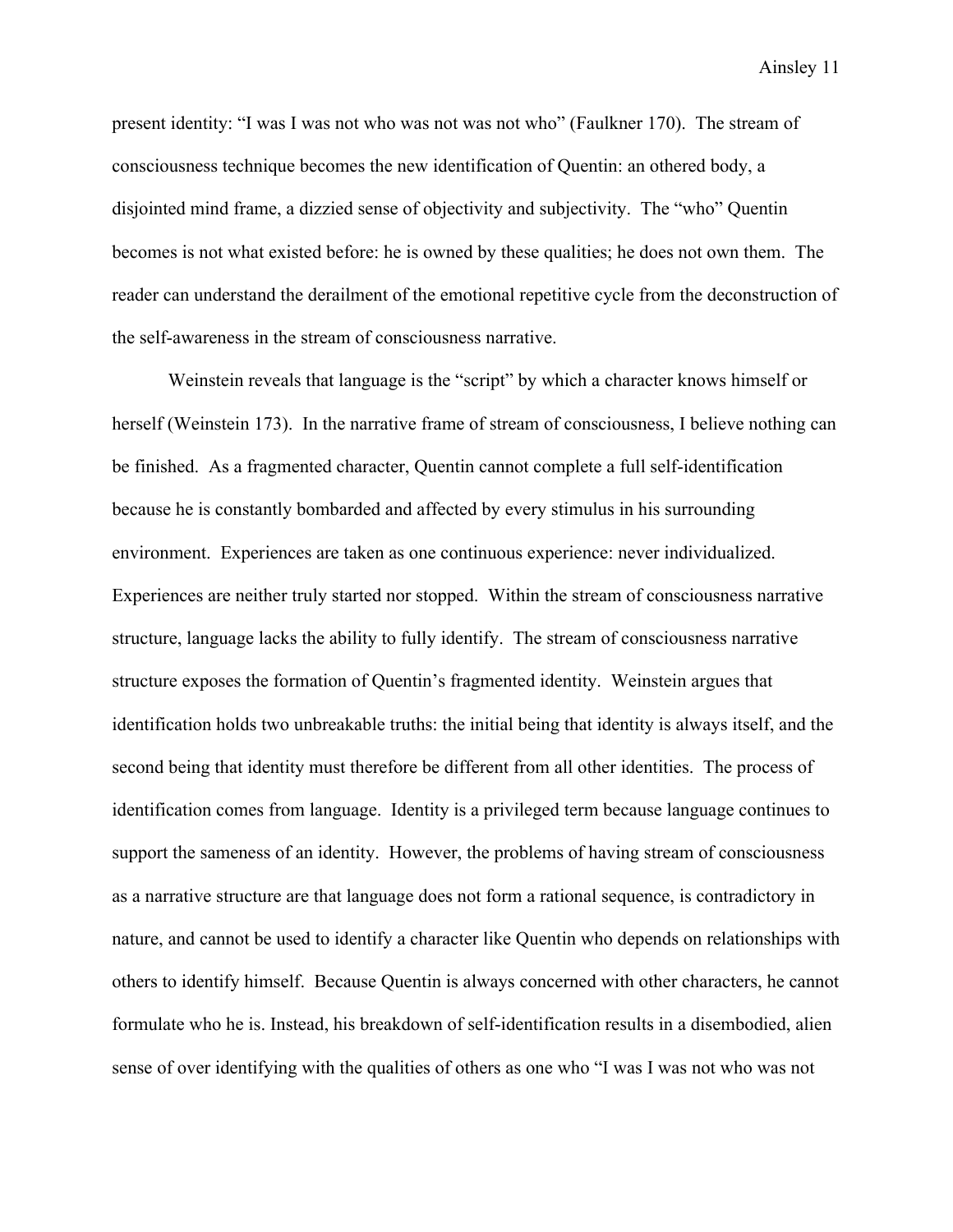was not who" (Faulkner 170). In conjunction with the emotional repetitive cycles, Weinstein's argument shows how repetition identifies, re-identifies, and misidentifies characters throughout the novel.

Magnifying my example of Quentin's identification process, Weinstein portrays Quentin as "unable to consolidate what he has absorbed, unable to shape his own thoughts into the coherence of a temporal project, he is a figure in motley" (Weinstein 174). He is composed of everything that is not himself. Filled with the concern and discourse of others, Quentin's cacophonous existence maps directly onto his struggle to understand the relationships within his family. For example, Quentin revisits Damuddy's death and observes Benjy's emotional repetitive cycle through his outcries: "Niggers say a drowned man's shadow was watching for him in the water all the time...What a sinful waste Dilsey would say. Benjy knew it when Damuddy died. He cried. *He smell hit*. *He smell hit*" (Faulkner 90). Over identification causes Quentin to gain new qualities of identification from those around him and their experiences. However, through Faulkner's stream of consciousness narrative, the reader learns that Quentin cannot find any productive reflection on his observations of his family. As a narrative structure, stream of consciousness narration moves with the constantly shifting temporality of the present: where the only relationship to the past comes from a repeated experience in the present. The newer generation seems to represent one that does not understand the persistence of the family's ties to Faulkner's stream of consciousness and combats it with a desire to progress into the future.

In a glimpse at the newest Compson family generation, Miss Quentin does not understand the tragedy the family is facing. She naively suggests that they should all get along better and solve their issues. Constantly being manipulated and controlled by the emotional repetitive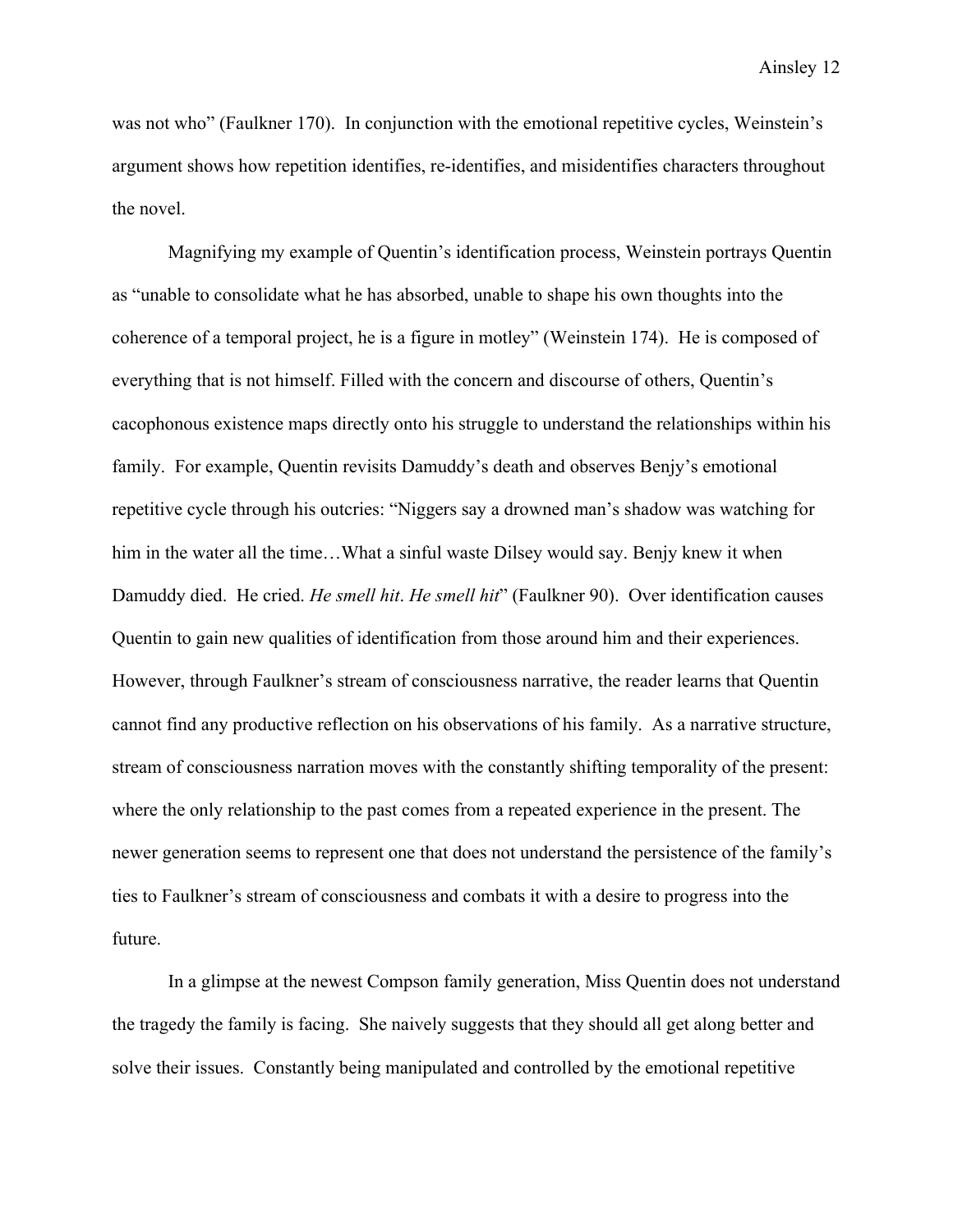cycles of the other characters, Miss Quentin finally snaps and expresses her disdain for her existence and the entire family's existence: "Whatever I do, it's your fault…If I'm bad, it's because I had to be. You made me. I wish I was dead. I wish we were all dead. (Faulkner 260). She blames the family for her predetermined demise. As the youngest member of the family, Miss Quentin is stripped of her hope with the realization that no matter what she does the emotional repetitive cycles will persist until the fragments remaining of the Compson family are completely lost. Miss Quentin's idea of life has been forever altered by the influence of the chaos produced by the distinct emotional repetitive cycles. Faulkner establishes *The Sound and the Fury* as a negotiation of maintaining stability between the self and the outside world.

*The Sound and the Fury's* major characters are not ordinary and need a proper introduction for none is truly defined within the confines of the novel. After reading the novel and conducting a surface analysis of language, I came to the conclusion that the characters' logical representations describe their behaviors and attitudes toward one another. Each character fits into a certain archetype within the narrative that becomes degraded throughout the novel: a father who attempts to progress the family honor of the past, a matriarch who feels compelled to keep the family together whatever the cost, a "young boy" (Benjy) observing and absorbing the world around him, an "adolescent teen" (Quentin) dealing with the pressures and transformations of pubescent desires, an "angered adult" (Jason) who lives in the present and does not look back at the past to shape his future, and a "maturing women" (Caddy) who desires to marry and have children. However, Faulkner's stream of consciousness narrative structure envelopes the characters in their individual emotional repetitive cycles and contributes to the explanation of their ultimate degradation. Because these emotional repetitive cycles are individualized, each character is the sole focus of their own cycle. While reading a non-linear novel, the repetition of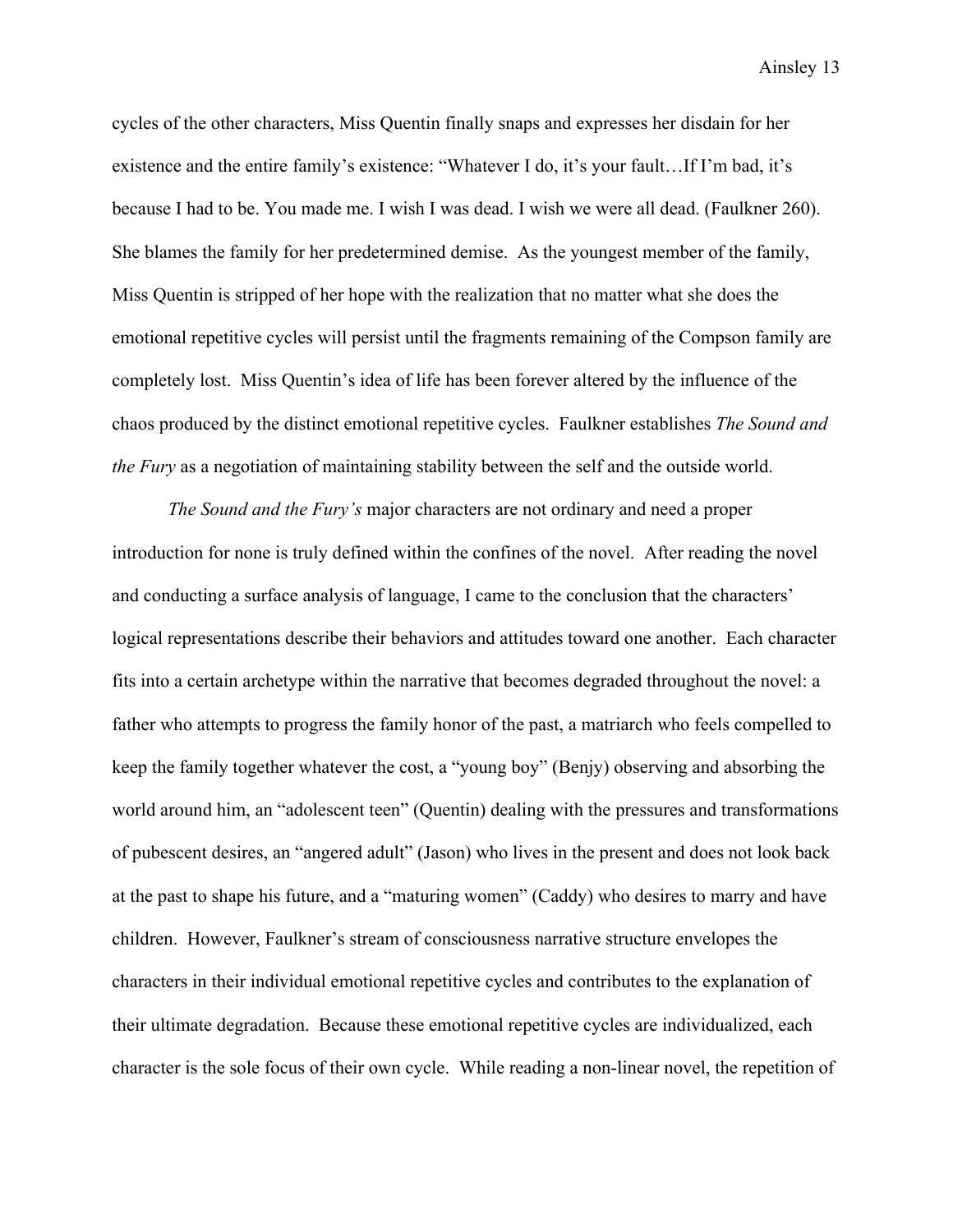the characters' emotions allowed me to track their development between past and present experiences and provided me with the understanding to create the following character descriptions.

Mr. Compson is an eloquent but very cynical and disconnected man. He subscribes to a philosophy of determinism and passivity, believing life is essentially meaningless and that he can do little to change the events that plague his family. However, Mr. Compson maintains notions of family honor that only Quentin seems to inherit. Mr. Compson caters to Quentin's irrational obsession with prestigious aspirations by paying for his Harvard education and uplifting the family name through storytelling. The "matriarch" of the family, Mrs. Compson, neglects and disregards the family's downfall. Constantly lost in a self-absorbed haze of hypochondria and self-pity, Mrs. Compson is portrayed as an absent mother figure who has no sense of her children's needs. She foolishly doles all of her love and attention out to Jason, the one child who is incapable of reciprocating her love.

Caddy is perhaps the most important figure in the novel because she is the object of obsession for her brothers. She steps in as a mother figure for both Quentin and Benjy in place of the misanthropic Mrs. Compson. Caddy's muddying of her underwear in the stream as a young girl foreshadows her later promiscuity for her family and symbolizes the shame that her conduct brings on the Compson family. Caddy is the only Compson capable of giving herself to love and life. An important distinction to realize is that the narrative portrays Caddy as a maturing young woman while the family critiques her promiscuity. Later, her maturation is twisted and corrupted by her family which leads to her ultimate promiscuity. Caddy's sexual maturity acts as a disruptive intrusion on the emotional atmospheres of the Compson brothers' realities. Her loss of virginity produces an obsessed disturbance in the family. As directed by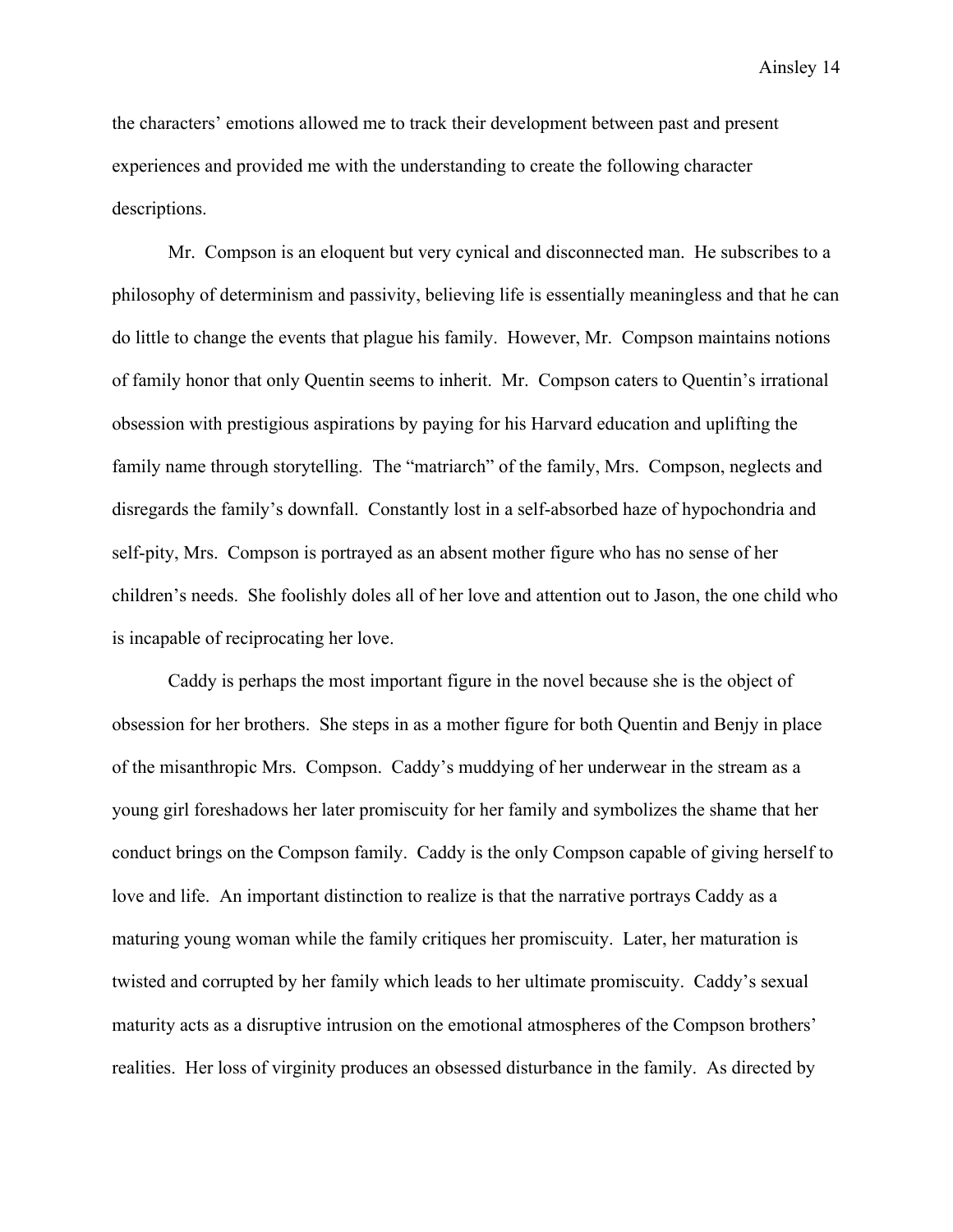Mrs. Compson, Jason spies on his sister. Her mother's self-pitying lamentations turn Caddy's love for Dalton into a targeted evil. Quentin's desperate death-plea borders on spiraling madness, and Benjy's emotional howls tear at Caddy's heart. In a dying family, she is the only one who is alive, who is uninhibited by the fear to live and to love. Caddy's dilemma is that she must sacrifice her own emotional response to life if she is to keep her brothers stable; but she is too passionate about living to immolate herself.

Portrayed as a moaning, speechless idiot, Benjy is utterly dependent upon Caddy, his only real source of motherly affection. He is only capable of absorbing visual and auditory cues from the world around him. Benjy can only respond to these cues through emotionally charged utterances and outbursts. Benjy's memory consists of fragmentary moments barely strung together. It is very important to note that Benjy cannot understand any abstract concepts such as time, cause and effect, or right and wrong. The most important aspect of understanding how to connect these fragments lie within Faulkner's repetitive patterns. Certain key words directly correlate to specific scenes regardless of their non-sequitur chronology in Benjy's narration. Benjy is incapable of associating ideas: his memory sparks these fragmentary remembrances through sensations. Despite his inability to interpret the world, Benjy does have an acute emotional connection to order, and he can immediately sense the presence of anything out of place. In light of this ability, Benjy is one of the only characters who truly takes notice of the Compson family's progressing decline: from Quentin's suicide to Caddy's promiscuity. Faulkner uses many images and symbols which he demands the active reader to interpret and react to since he does not bestow Benjy with any normal communicative power. Because his mother pawns him off on Caddy and a caretaker Versh, Benjy is referred to as a poor baby that will eventually need Caddy to think for him; however Caddy understands her brother's needs and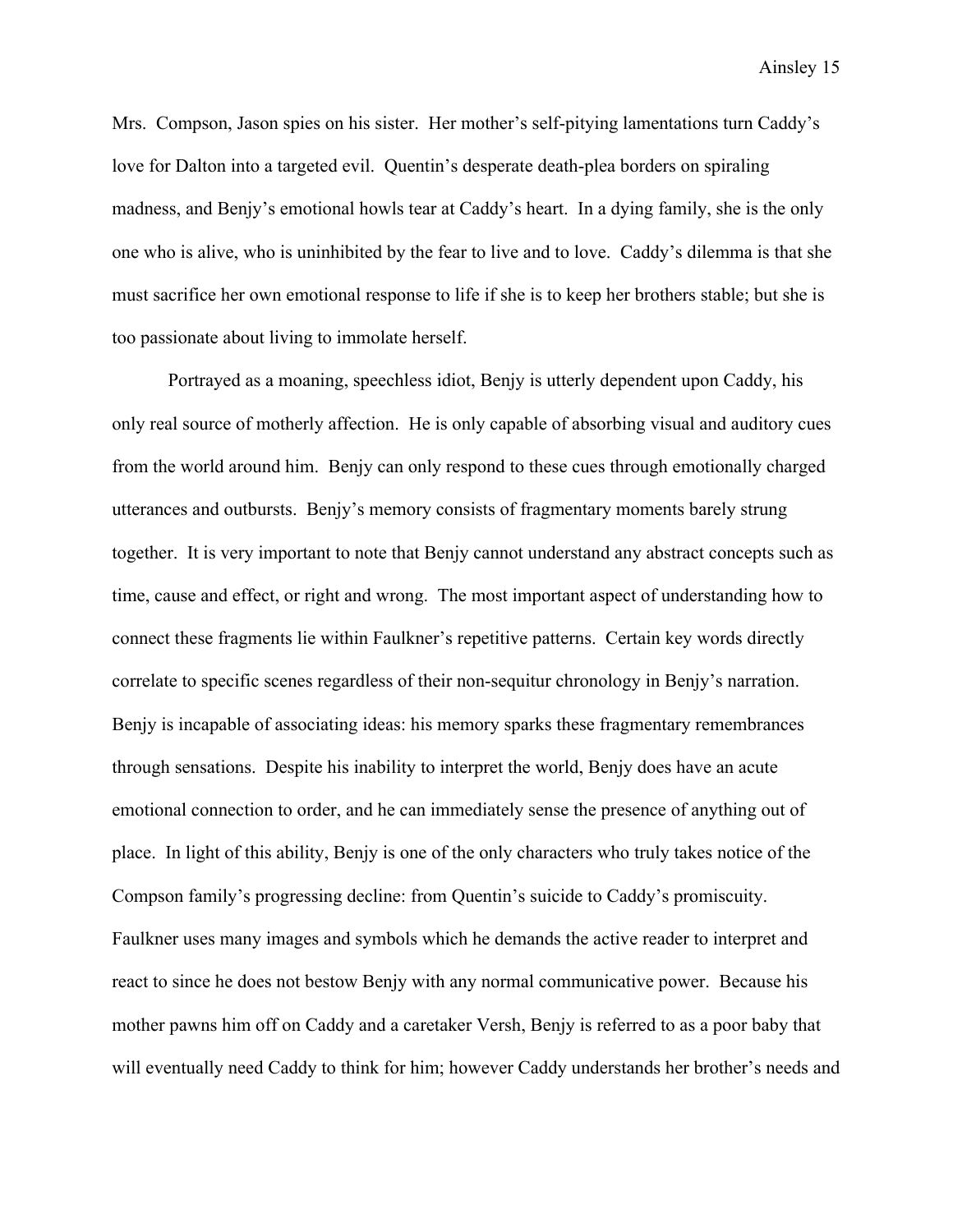affectionately coddles him. In reassuring Benjy, the bond between Caddy as mother and Benjy as child is established: "You're not a poor baby. Are you. You've got your Caddy. Haven't you got your Caddy" (Faulkner 9). The notions of belonging are interesting as well. The use of the second person possessive may seem harmless to Caddy, but she unknowingly reaffirms Benjy's obsession with her. Thus, because this scene takes place over twenty-five years previous to the present, this is the point when Caddy observes Benjy produce his childlike attached emotional repetitive cycle.

Quentin feels an inordinate burden of responsibility to live up to his family's previous greatness and prestige. He is very intelligent and emotional but is rendered inactive by his obsession with Caddy and the traditional southern customs. His mind darts from one thought to the next in a discordant cacophony of ideas, allusions, and memories; however, upon deeper analysis of the Quentin section, the reader begins to understand that all of his unconnected inconsistencies are related. Quentin is driven to depression and his eventual suicide by both his father's and sister's declining regard for the Southern code that gives order and meaning to his life. Quentin conveys the image of Mr. Compson via voice alone. No physical appearance is mentioned in a description of Mr. Compson from the perspective of Quentin: his language guides Quentin to protect women and uphold the honor of women. Because Quentin becomes fulfilled by protecting women, his relationship with his sister, Caddy, is the most important thing in his life. Furthermore, Quentin's failed attempts to protect his sister begin to unravel his sense of self on his predetermined final day. The tragedy of Quentin lies in the fact that he cannot remove the multitude of voices from his head which constantly influence his opinion of self and others. Mr. Compson tells Quentin that he is "blind to what is in yourself to that part of the general truth the sequence of natural events and their causes which shadows every mans brow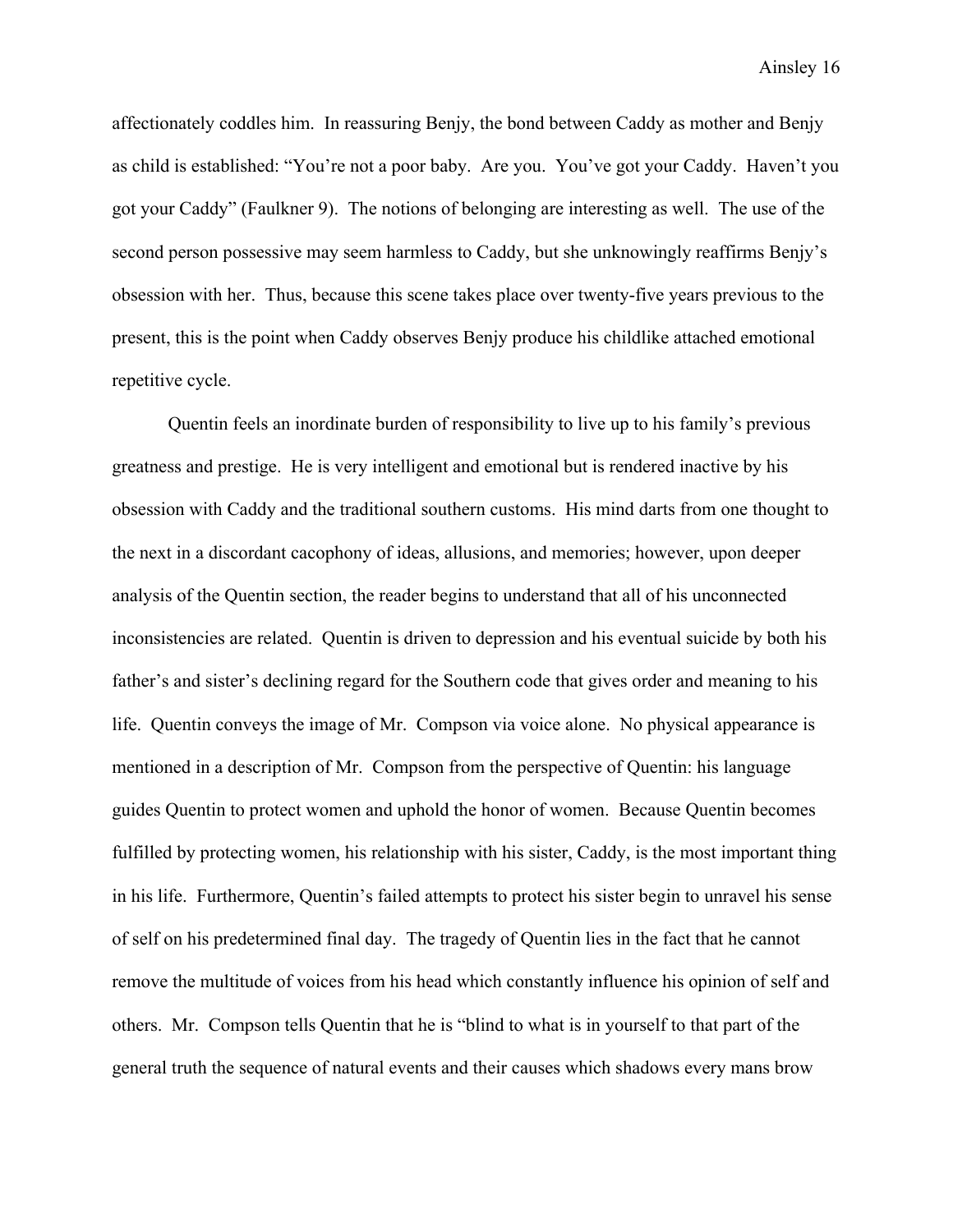even benjys you are not thinking of finitude you are contemplating an apotheosis in which a temporary state of mind will become symmetrical above flesh and aware both of itself and of the flesh it will not quite discard you will not even be dead and I temporary and he you cannot bear to think that someday it will no longer hurt you" (Faulkner 177). Because Quentin cannot grow out of the pain he feels at her betrayal of his ideal, his emotional instability is only quelled through the unspoken act of suicide. Quentin's fractured relationship with Caddy represents his deep anguish being brought back to the surface which results in his ultimate cessation with the present.

Jason's perspective is one of malice and hatred which distances him from the other children. Since childhood, Jason was obsessed with two things: self-aggrandizement and money. Following the precedent of the Compson family of losing what they love most during the course of the novel, Jason also loses something despite not having the capacity to love any person. Unlike his brother's fixation, Jason's fixation is based on bitterness and a desire to get Caddy in trouble. Ironically, the loveless Jason is the only one of the Compson children who receives Mrs. Compson's affection. Jason has no capacity to accept, enjoy, or reciprocate this love – thus correlating to his lack of romantic love life as well. His section begins with the exclamation, "Once a bitch always a bitch, what I say" (Faulkner 180). He hates all women, leading to his undesirability to date or marry and have children. Unlike Quentin, who is obsessed with the past, Jason thinks solely about the present and the immediate future. Jason's flat affect toward his malice driven emotionality provides him with an outlet to twist circumstances in his favor at the expense of others with no guilt attached. Jason is very clever and crafty, but never uses these talents in the spirit of goodness. Despite the straightforward logical disguise of the narrative, Jason is an aggressive, ignorant, egotistical, master manipulator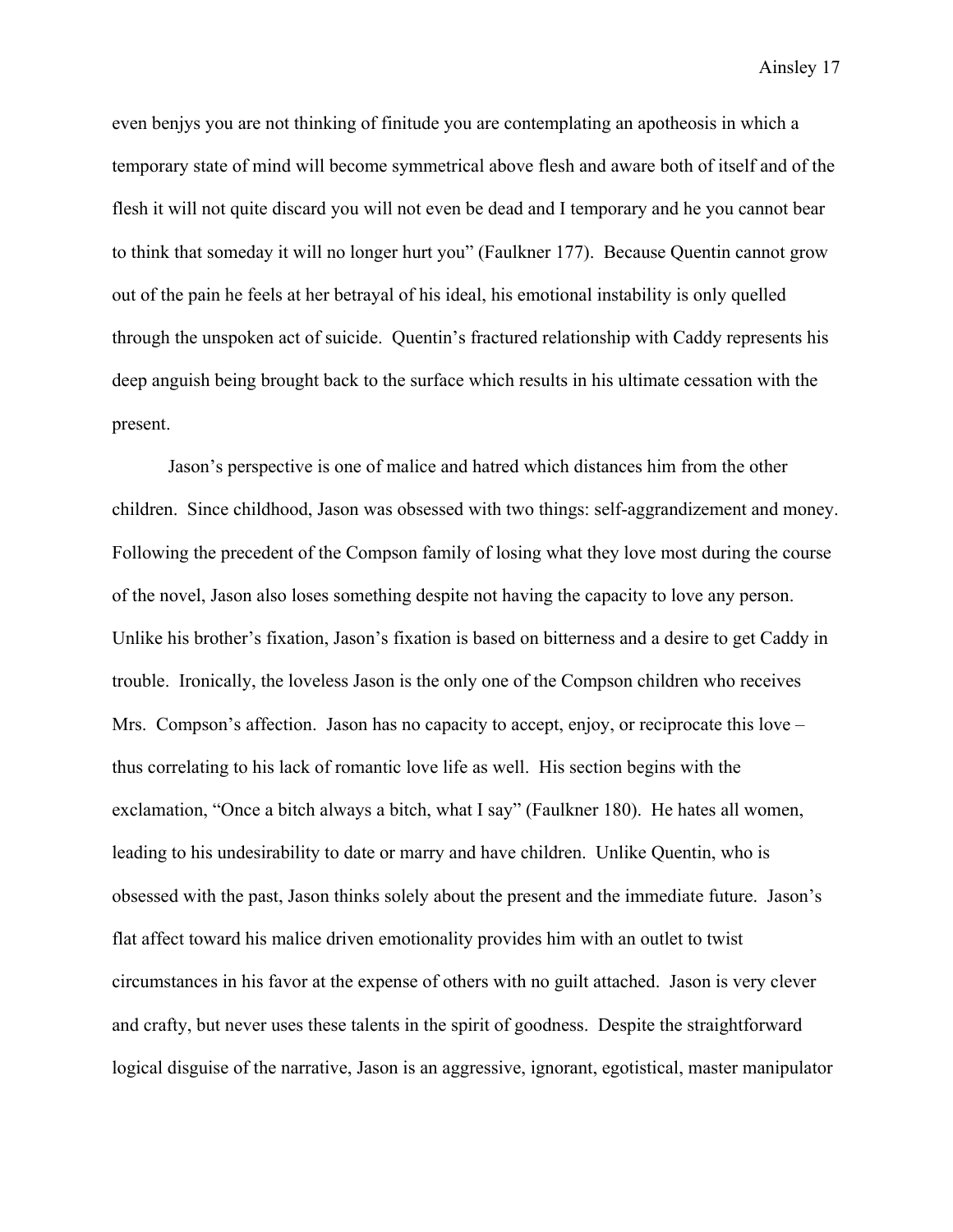who may be even more biased than his brother Quentin. Upon seeing a letter from Earl's daughter, Lorraine, Jason is outraged at the manipulative tactics he senses being used by women on unsuspecting men. From similar past experiences, Jason has learned not to make women promises. In order to manage women, Jason asserts that men should constantly surprise women even with occasional violence: "I never promise a woman anything nor let her know what I'm going to give her. That's the only way to manage them. Always keep them guessing. If you can't think of any way to surprise them, give them a bust in the jaw" (Faulkner 193). Jason's emotional repetitive cycle circulates with a fever to degrade and spread hatred and violence against women. Past experiences have warped Jason's present and future interactions with women. If it were up to Jason, I believe his malice and disdain for women would only be quelled if all of them were removed from his existence. He is unable to catch up to the speed at which his emotional repetitive cycle circulates his extreme emotional state.

In the final section of the novel, Jason's emotions come to realization for the reader in his pursuit of Miss Quentin because she has stolen his money and fled. He sarcastically conveys his violent hatred of Miss Quentin to the sheriff: "I wouldn't lay my hand on her. The bitch that cost me a job, the one chance I ever had to get ahead, that killed my father and is shortening my mother's life every day and made my name a laughing stock in the town. I won't do anything to her" (Faulkner 304). Jason holds all past experiences in his present mind and uses them to fuel his overarching hatred and malice toward women. By adopting the role of victim, Jason validates his emotional state. Despite the ironic overtones of Jason's sarcastic threat, we realize that his emotional state will never be stabilized. Therefore, he can never reconcile his hate for Miss Quentin which only deepens his frustration. Jason only expresses his inability to break out of his emotional repetitive cycle through his use of irony and sarcasm. Jason does not and will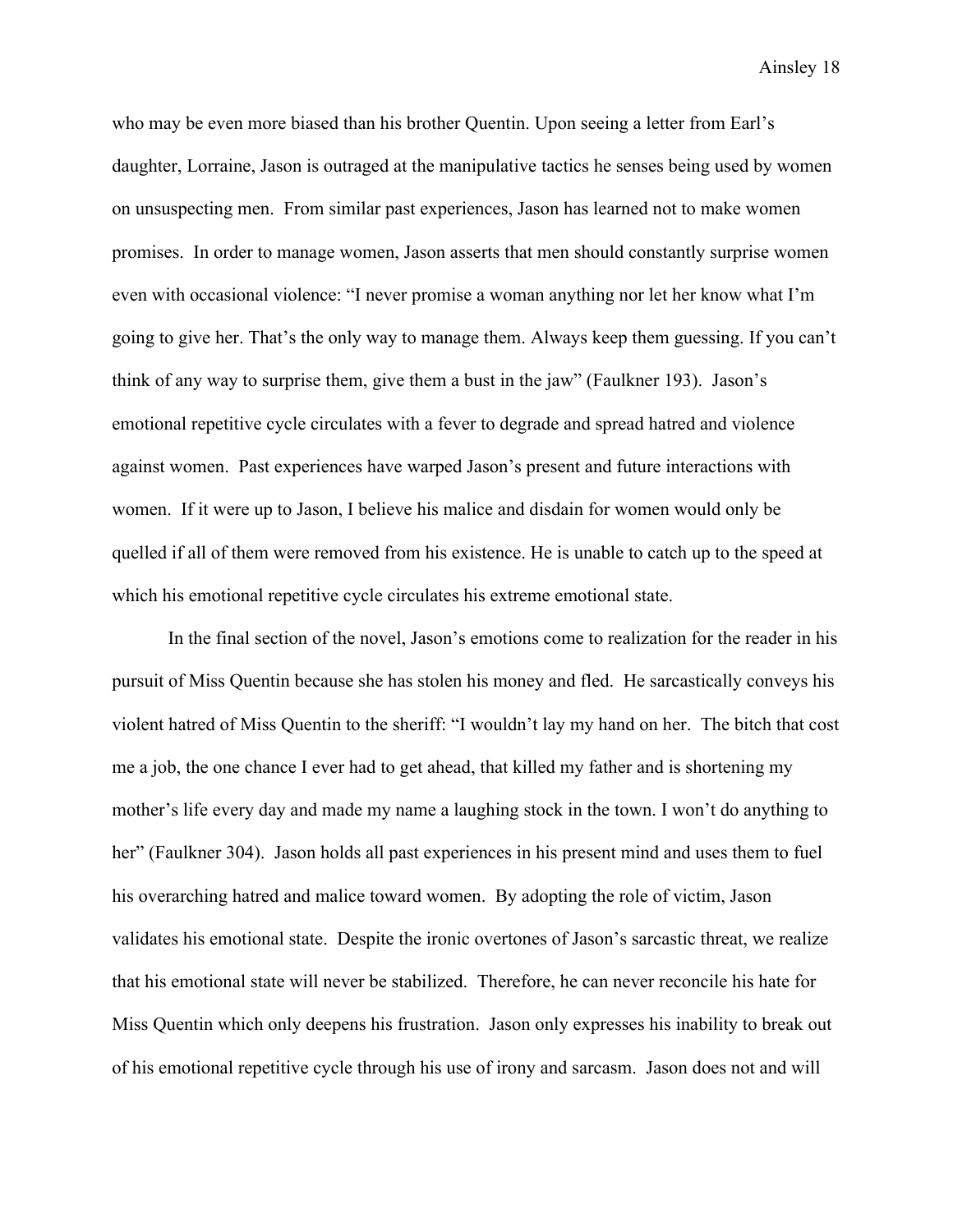not compromise his emotional state. In a play against his family's need for one another, Jason reduces their emotions and has no desire to placate them in any sense: "I'm glad I haven't got the sort of conscience I've got to nurse like a sick puppy all the time" (Faulkner 229). With his unapologetic attitude and not relying on any characters, the reader can understand why Jason's extreme emotional repetitive cycle barrels through the present only looking toward the future, while using the past as fuel for his malice and hatred.

Dilsey symbolizes the only source of stability in the Compson household. She is the only character detached enough from the Compsons' downfall who can provide a unique perspective as a witness to both the beginning and the end of the family history. Importantly, Dilsey lives her life based on the same set of fundamental values of family, faith, and honor which ties her to the original Compson establishment. However, Dilsey does not allow corruption to thwart her spirit. She is very patient and selfless—she cooks, cleans, and takes care of the Compson children in Mrs. Compson's absence, while raising her own children and grandchildren simultaneously. Dilsey represents the favorable mothering figure that the Compson children will never have: in fact, she is the opposite of Mrs. Compson in every sense of characterization. In the creation of her character, Faulkner establishes Dilsey as the alternative life to the Compson family. Dilsey seems to be the only person in the household truly concerned for the Compson children's welfare and character development by treating all of the children with love and fairness. Focusing on Dilsey, the last chapter implies a hope for renewal after the tragedies that have occurred. The reader gains an understanding that Dilsey represents the new foundation of the Compson legacy and represents the only hope for resurrecting the values of the old South in a pure and uncorrupted form. Dilsey moves forward with time in a normal manner and is not held back by the past: as a highly religious person, she looks forward to redemption, not death.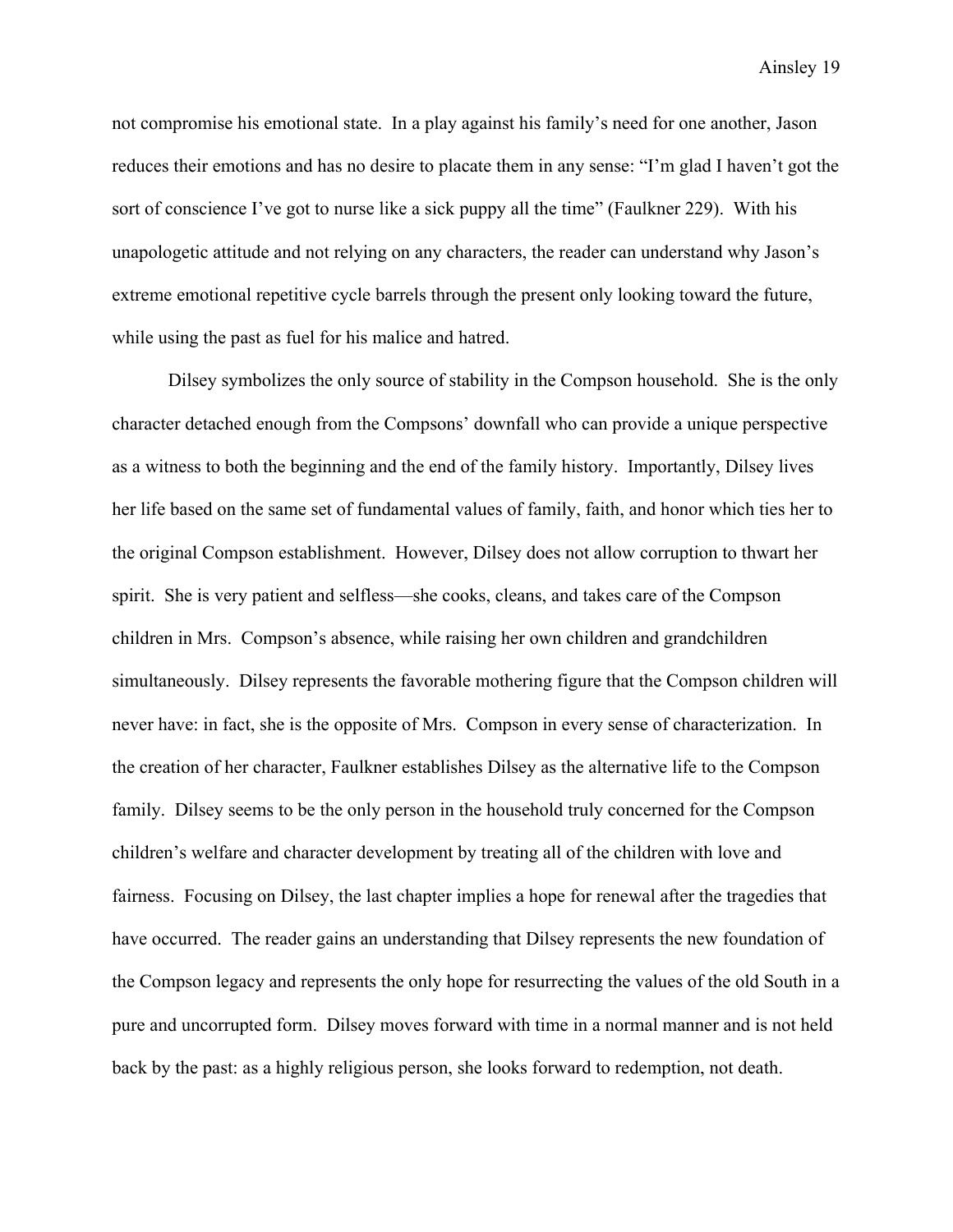Kartiganer asserts that each narrative voice "pursues an autonomous tale that risks being neither more nor less than *unlikeness*: telling what it has never quite known, yet recreating undeniable, if unverifiable, truth" (79). In conjunction with Kartiganer's revelation of the "autonomous tale" coupled with Weinstein's interpretation of the "told story," Polk brings the two together in a unique way in an essay entitled "Trying Not to Say: A Primer on the Language of *The Sound and the Fury*" by describing the reader's struggle for interpretive power while reading the opening section of the novel. Polk explains the uncertainty of the reader through the narrator's language in the beginning of the novel:

Flower spaces that curl, a fence, a search, a table a movable flag, and a pasture in which people are 'hitting,' all without any apparent relationship to one another, dot the visual landscape of the opening lines of *The Sound and the Fury*. And, as if the first paragraph didn't throw enough problems at the reader, the opening words of the second paragraph, the novel's first spoken words – 'Here, caddie. ' – are relayed to us by the same narrator who has thrown us asea in the first paragraph, who transmits them without identifying their source, and who misunderstands them. They contain an aural pun, a homophone, and are related, though we don't yet know how, to the narrator's inexplicable reaction. Careful readers will pretty quickly figure out that the narrator is looking through the fence at a golf course, and a really alert reader might, even this early, suspect that the course was once a pasture, and so be able to negotiate an uneasy narrative collaboration with the opening paragraph; but these two 'spoken' words, which both are and are not what they seem to be, throw us back into uncertainty (Polk 139).

As a narrative structure, stream of consciousness can be hard to follow from the start. The first two spoken words hint at the established ambiguity of the novel. How can a novel establish itself as having a narrator, a narrative construct, and a language set that can only be accessed by a certain readership? I agree with Polk in his descriptions of the novel's language as being a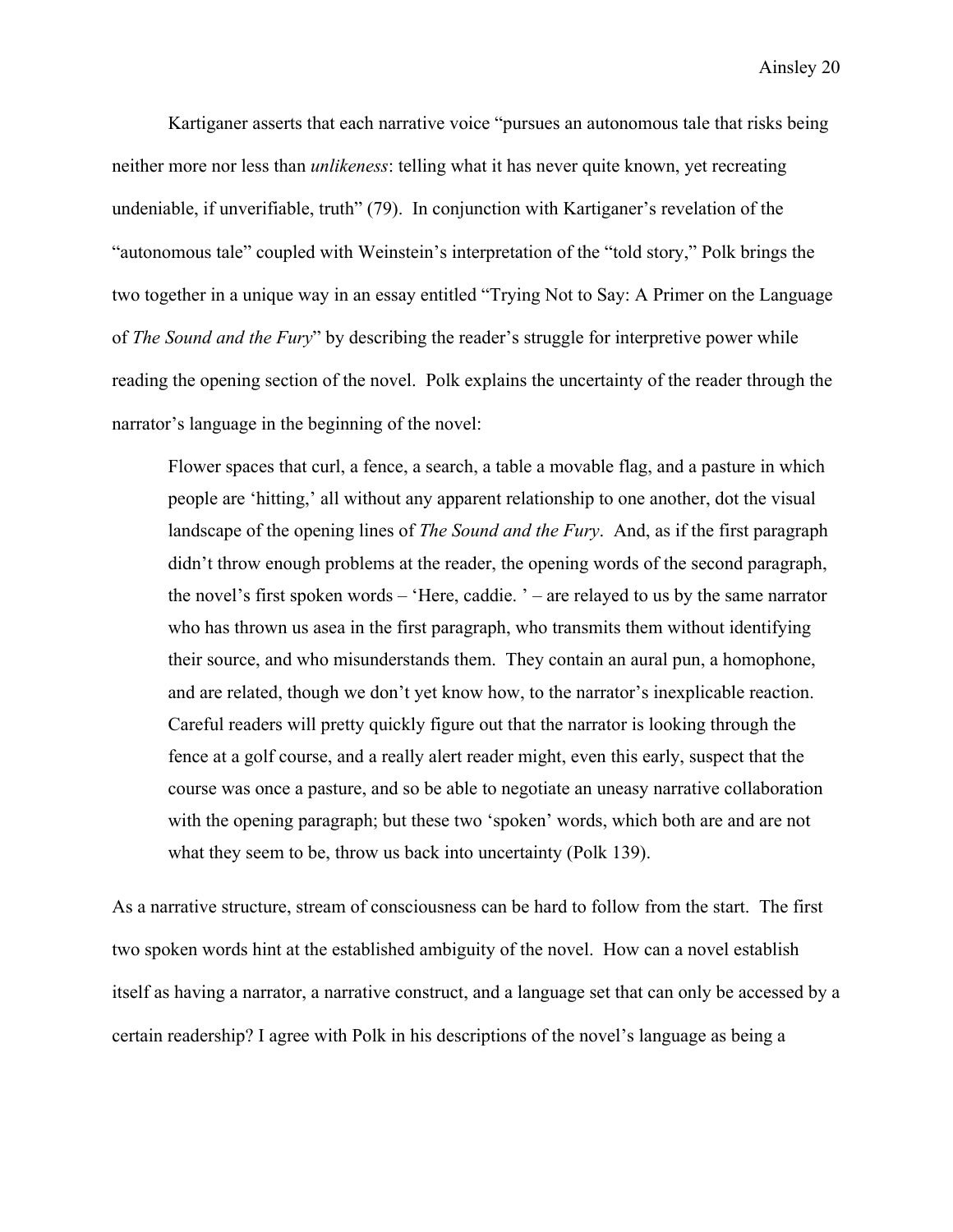halting force throughout the narration. However, I would like to further develop Polk's assertion regarding the definition of a narrator and narration:

At most it is a monstrous violation of the fictional tradition that identifies a 'narrator,' especially a first person narrator, with a point of view and demands that narrators be selfconscious enough to describe what is happening to others and to themselves, to let us know that something is happening, to give us reason to believe that they have some communicable sense of the possible relationships among events and of the events' significance, even if that sense is inly fragmentary and speculative, and even if they don't, won't, or can't tell us all they know (Polk 140).

The tradition of narration in Polk's description does not fit the narrator of *The Sound and the Fury*: the narrative mold is broken. I do not believe that the narrator has conscious control over the objects and subjects within the novel because of the power of perspective. I believe the narrator is on the same ride as the reader; however, the narrator is not afforded the same opportunity as the reader in having a fresh perspective and the ability to revisit the text in a different way.

In her essay entitled "Form and Fulfillment in *The Sound and the Fury*," Beverly Gross discusses lack of satisfaction in the ending of the novel because ambiguity continues. Gross calls for an analytical reading of *The Sound and the Fury* in an attempt to connect the lapses between the sections of the novel. She desires to create a direct sequence of events that will connect the sections successively and make sense of these sections in comprising a logical account of the novel. If the sections were placed in chronological order, *The Sound and the Fury* would be forever altered into a different novel. Structurally, the arrangement of the novel is justified. Benjy's section encompasses all of the events of the subsequent sections. Quentin's section alludes to several references found within Benjy's. Jason's section is furthest removed from Benjy's by only having one scene in common. The final section of the novel joins all three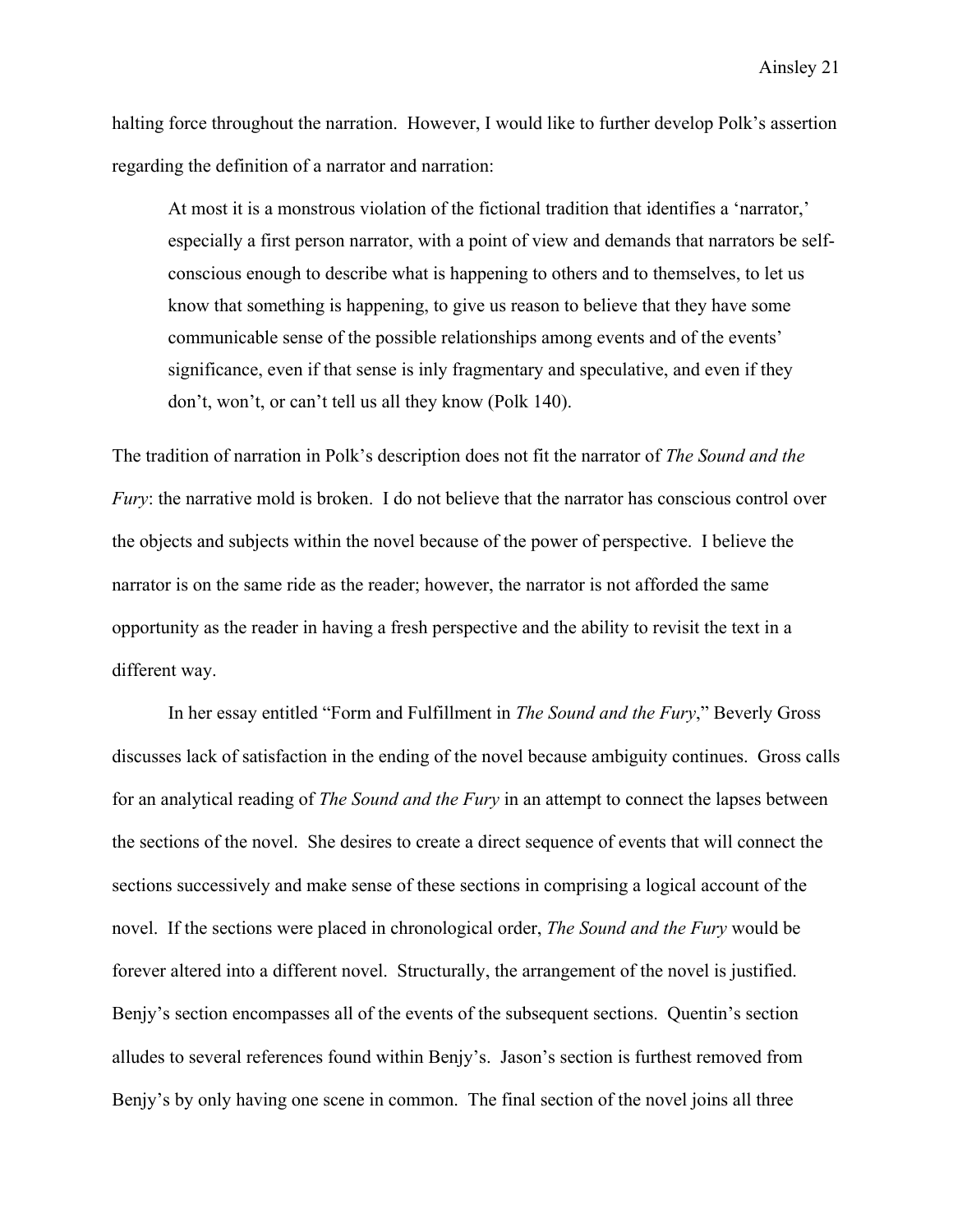threads into a culmination of present action. Gross describes the "ending" of the novel in a very intriguing way: "This then is the novel's ending. In no way is it a dramatic conclusion to the action; instead, it is a concentrated image of intense disruption and disaster" (145). Gross explains that the novel does not come to a conclusion that follows the actions portrayed within it. Therefore, the reader is left without an ending but an amalgamation of loss and degradation. *The Sound and the Fury* has no satisfactory conclusion. Sound and fury abound from beginning to end. The most intense and haunting depiction of sound and fury comes from Benjy's howl at the end of the novel: "There was more than astonishment in it, it was horror: shock, agony eyeless, tongueless; just sound" (Faulkner 335). Furthermore, the end of *The Sound and the Fury* allows the reader to come to an understanding of what has happened and accept the potential to move forward into a more stable future.

The unfulfilled ending of the novel recalls the beginning. What I believe to be the most important realization of *The Sound and the Fury* lies in the assertion that the novel does not end in a satisfactory way for a reader that is looking for a succinct conclusion or realization of the meaning of the novel: *The Sound and the Fury* concludes not in action but in "the enactment of a process; the novel ends not with an ending, but with an unforgettable epitome of itself" (Gross 151). In searching for the end of the novel, I find myself returning to the missing center of the novel: Caddy. Existing solely as the obsession of the novel, the reader does not really get a chance to see Caddy for Caddy. We see Benjy, Quentin, and even Jason obsess over her, but we do not see Caddy separate from their perspective. Up until this point, I have been constructing an argument around this missing piece of *The Sound and the Fury*. How has the figure that captured all of her family members' hearts as well as Faulkner's heart evaded the novel? In fact, as readers, she has not alluded our thoughts at all. Caddy represents the nagging feeling we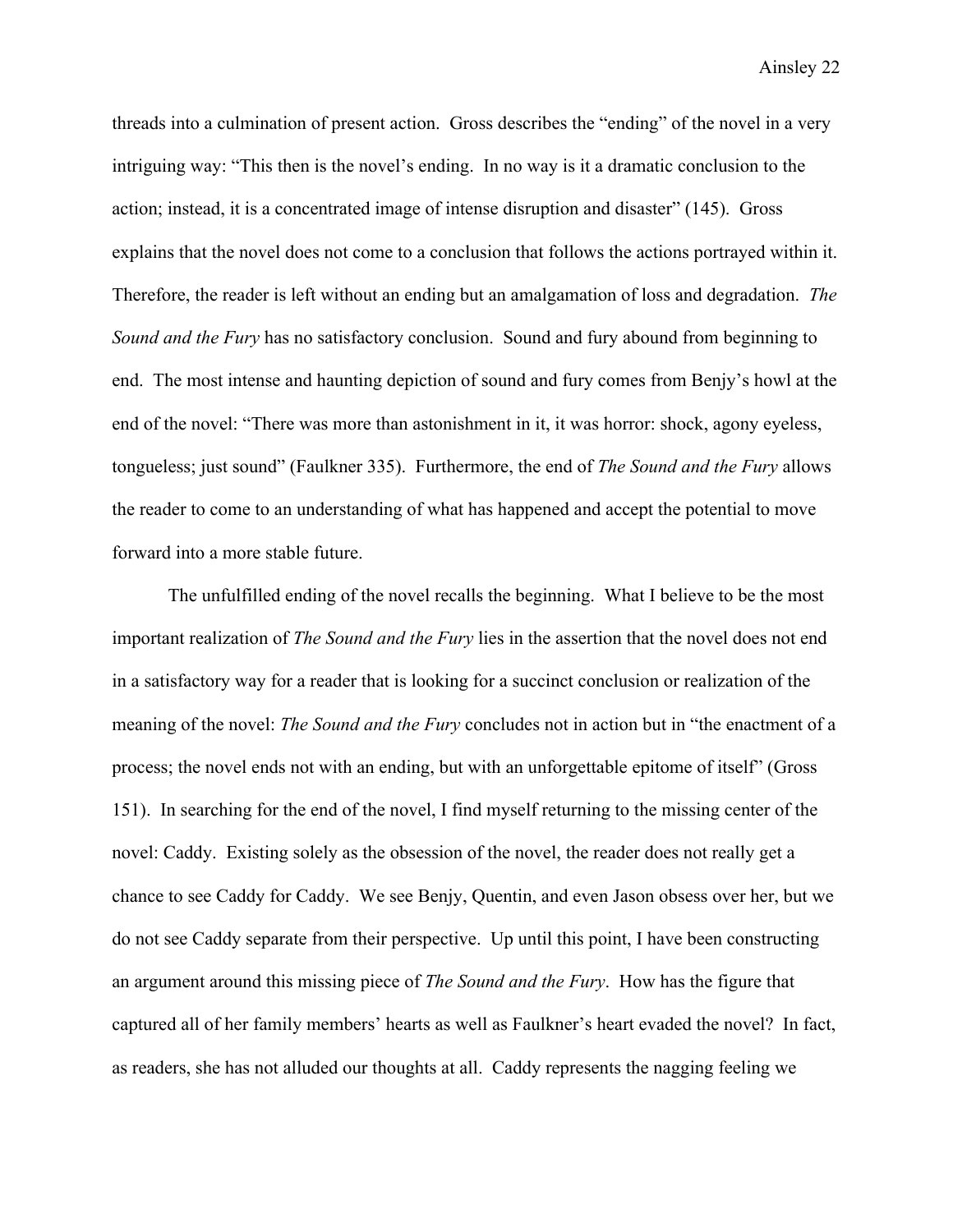struggle with in making sense of the novel. Her absence in the novel forces her to exist only in the remaining characters' memories. Caddy's legacy is told from the warped perspective of her obsessed brothers. Nevertheless, Caddy explains to Quentin earlier in the novel that she cannot always control her bodily pleasure-driven experiences: "There was something terrible in me sometimes at night I could see it grinning at me I could see it through them grinning at me through their faces it's gone now and I'm sick" (Faulkner 112). Caddy's internal struggle of leaving the family presents her with the pleasure filled life she so desperately desires while simultaneously fully severing her physical presence from the Compson household forever.

The reader must search for her presence within Faulkner's stream of consciousness that attempts to hide her. However, because she is the love of both author and characters, Caddy remains ever present even in her absence. In the final section of the novel, Dilsey's grandson, Luster, and Benjy are watching a foursome of golfers play. When one of them shouts, "Here, caddie. Bring the bag," a Benjy meltdown ensues (Faulkner 315). Despite her absence, the constant reminder of what has been lost by recalling past experiences into the present continues Caddy's existence in the novel. Furthermore, in the final lines of the novel as Benjy begins to calm down and Luster rides away on Queenie the horse, Luster looks back at a scene that fully encompasses Caddy's presence in the novel: "The broken flower drooped over Ben's fist and his eyes were empty and blue and serene again as cornice and façade flowed smoothly once more from left to right, post and tree, window and doorway and signboard each in its ordered place" (Faulkner 321). Caddy represents the final missing piece to complete the connection of the fractured Compson family. Whether positive or negative, all of the major characters focus most of their energy on her. Through Caddy's absence, the reader can truly understand what it means to break free from Faulkner's stream of consciousness narrative structure and the turmoil of the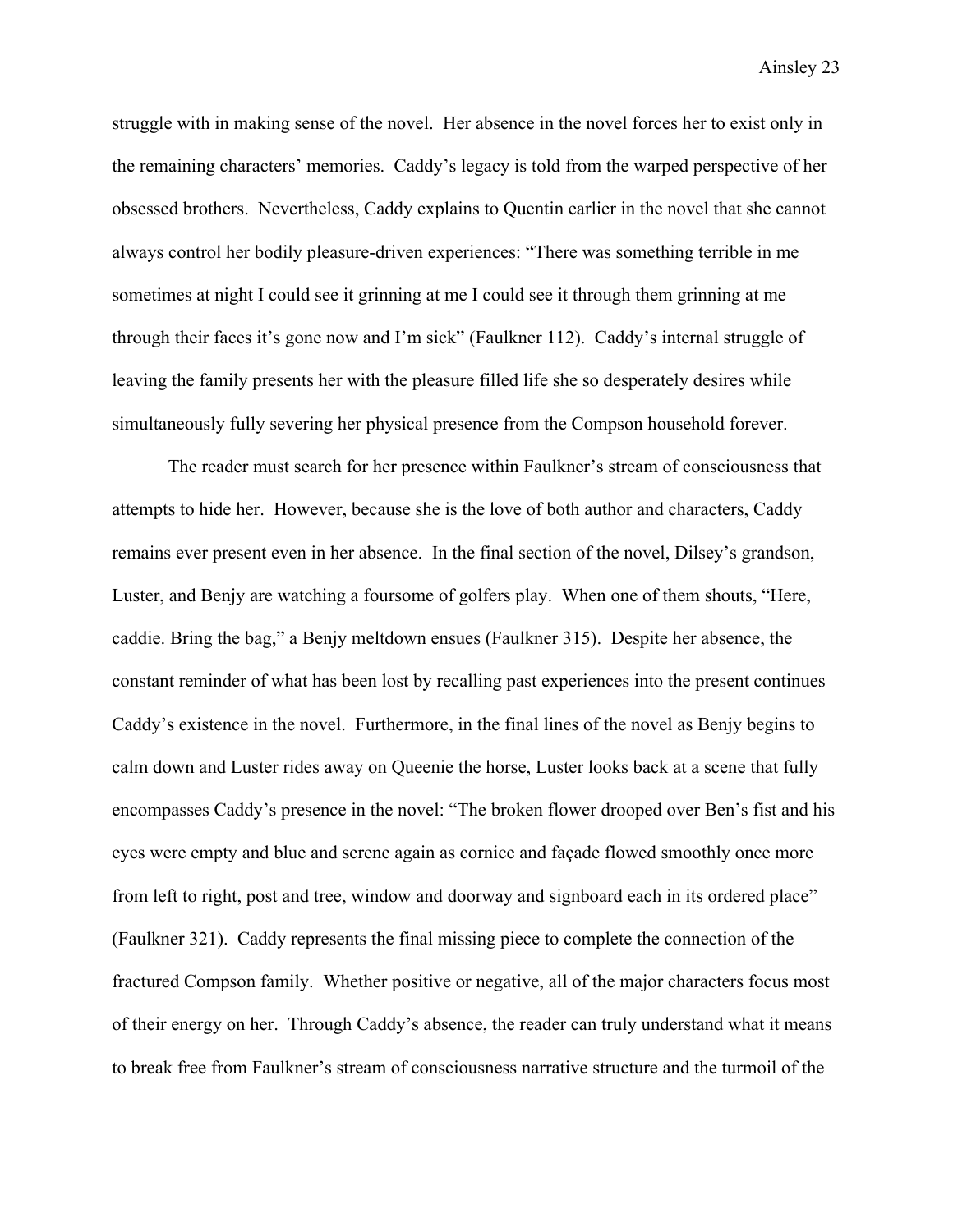emotional repetitive cycles. In recognizing her freedom from Faulkner's stream of consciousness and the emotional repetitive cycles, the reader understands Caddy as the future that has transcended the emotionality of the post-Civil War era because she never truly existed in Faulkner's stream of consciousness: the characters cannot yet understand this because they remain trapped in the ruins of the past.

Dilsey understands the entire cycle of the Compson family and is not rendered motionless in her interaction amongst the characters' emotional repetitive cycles. She has been the repetitive present of the family prior to the novel and after their ultimate downfall: "I seed de beginning, en now I sees de endin" (Faulkner 297). Dilsey is not bound by the social conformities of society. She does not feel pressure to maintain a certain social status because her emotional stability within keeps her ever present and unaffected by changing temporalities. Dilsey understands the constraints of time but does not allow time to constrict her. Rather than obsessing over past experiences, Dilsey's character attempts to maintain order in a chaotic world as the forever present, calming perspective. The form of the present is embodied in the character of Dilsey. In the final section of the novel, the present dominates and is seemingly unmasked and removed from the multiple emotional repetitive cycles of the Compson family. As the only character that has been present from the beginning to the end of the Compson family, Dilsey's body has absorbed the family's tragedy: "She had been a big woman once but now her skeleton rose, draped loosely in unpadded skin that tightened again upon a paunch almost dropsical, as though muscle and tissue had been courage or fortitude which the days or the years had consumed until only the indomitable skeleton was left rising like a ruin or a landmark above the somnolent and impervious guts" (Faulkner 265-66). Disfigured and unrecognizable, Dilsey is the only person left "standing" at the end of the novel. As the reader observes, Dilsey's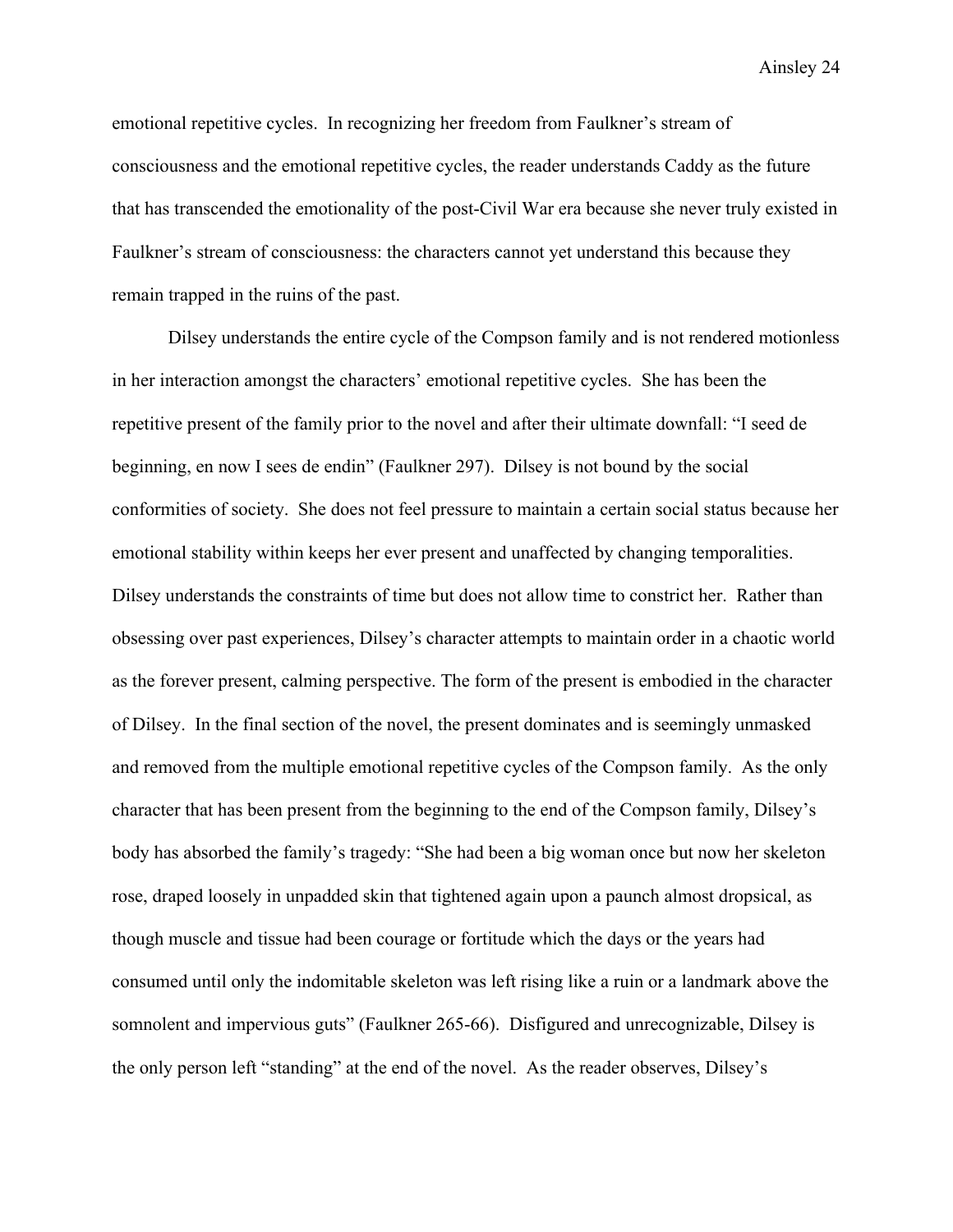character absorbs the mental degradation of the members of the Compson family which emaciates her physical body. As the sole source of strength and stability for the Compson family, she represents the embodiment of the abysmal ruins left behind by the Compson family's collapse. Dilsey shows the present state of the emotional aftermath of the Civil War in the South. At the end of the novel, Dilsey is the only character that can reflect on the past, interpret the present, and hope for the future in regards to the Compson family's existence.

*The Sound and the Fury* is not the story of Benjy who "lost nothing then either because, as with his sister, he remembered not the pasture but only its loss, and firelight was still the same bright shape," or Quentin "who loved not his sister's body but some concept of Compson honor," or Jason "the first sane Compson since before Culloden and (a childless bachelor) hence the last," or Dilsey who "endured", or even Caddy who was "doomed and knew it, accepted the doom without either seeking or fleeing it" on those days of 1928 (Faulkner 331-343). It is the story of the Compson family, a story that extends from Damuddy's death in 1898 through the flight of Caddy's daughter, Quentin, from the Compson house in 1928. This sound and fury is described perfectly by the Easter Sunday's music: "There was more than astonishment in it, it was horror; shock; agony eyeless, tongueless; just sound" (Faulkner 320). The preacher creates a somber scene of silence in which the attention has been directed toward the choir. The overwhelming silence of the room allows the present to reflect on the Compson's tragedy: "It was as different as day and dark from his former tone, with a sad, timbrous quality like an alto horn, sinking into their hearts and speaking there again when it had ceased in fading and cumulate echoes" (Faulkner 294). The reader is reduced to the base form of communication in the novel: a Benjy utterance. What I want to draw focus to is the echo of Benjy's last utterance. Echoes are a representation of the intersection between the preservation and the death of a sound.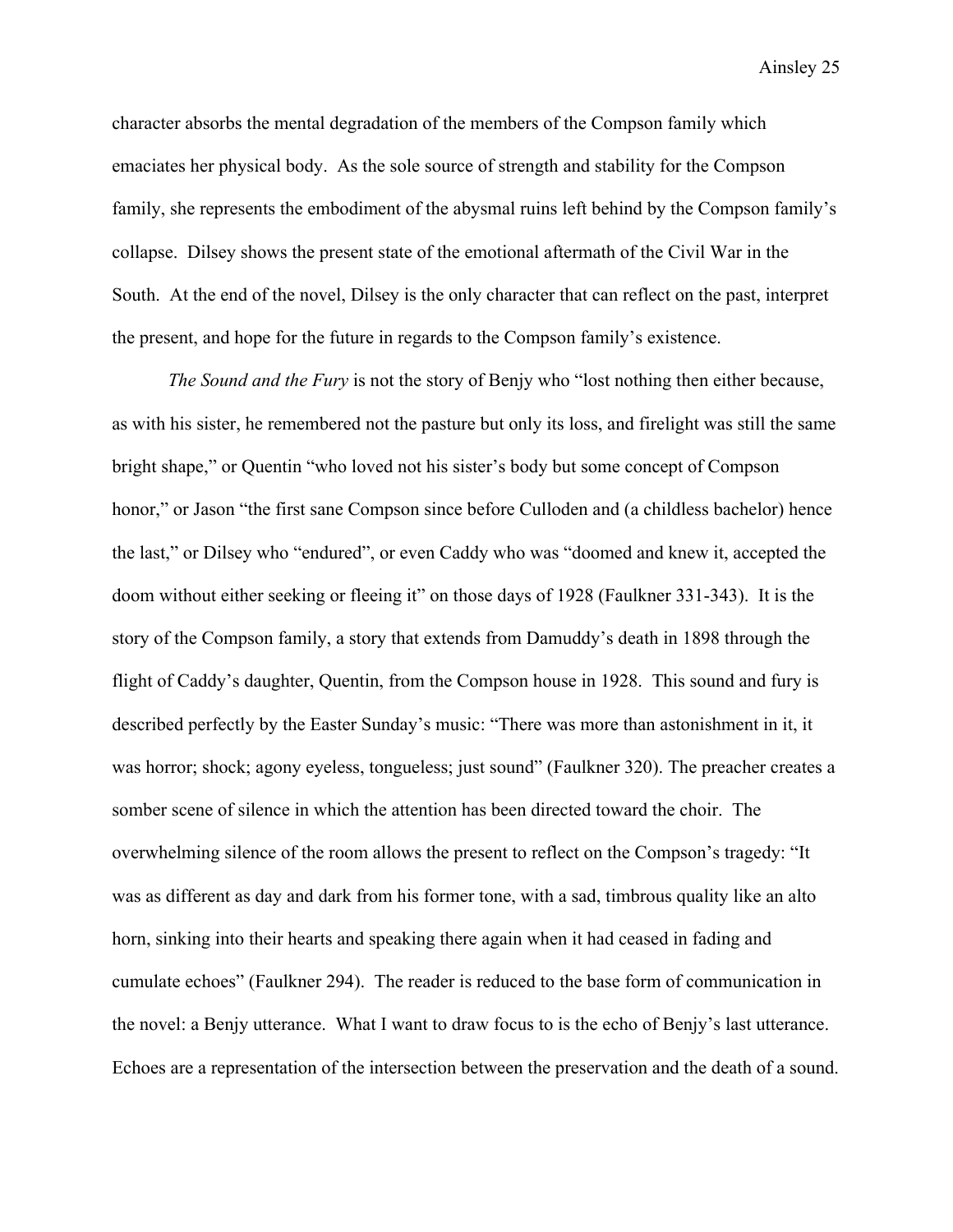Through this juxtaposition at the end of the novel, Faulkner influences the reader to take away both the degradation of the past presented by the novel and the movement toward a new beginning for the Compson family who represent the South during the post-Civil War era. The somber presentation is both abysmal and awe-inspiring. *The Sound and the Fury* represents both a lack and a fullness, ambiguity and understanding, loss and gain, strength and decay. The reader is left with the resounding echoes of the novel that ripple through time and create a never ending present. Only then can the emotional repetitive cycles stop; only then can the past and future fuse into the present; only then can the reader understand *The Sound and the Fury*.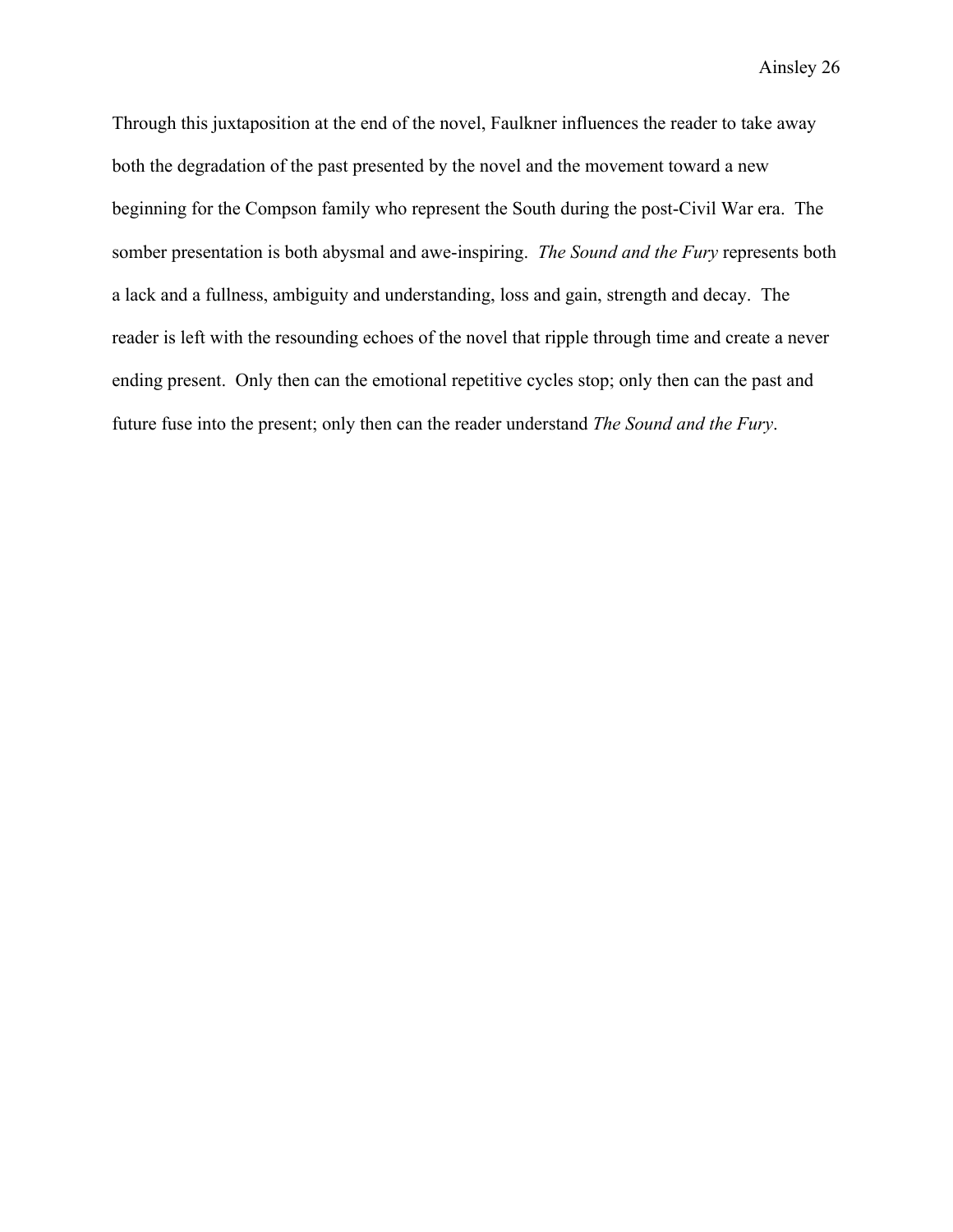## Works Cited/Appendices

- Bleikasten, Andre. *William Faulkner's The Sound and the Fury: A Critical Casebook*: "The Recollection and the Blood: Jason's Role in *The Sound and the Fury*" by Duncan Aswell. Garland Publishing Inc.: New York. 1982. Print. 115-122.
- Bleikasten, Andre. *William Faulkner's The Sound and the Fury: A Critical Casebook*: "The Rhetoric of Communion: Voice in *The Sound and the Fury*" by Margaret Blanchard. Garland Publishing Inc.: New York. 1982. Print. 123-133.
- Bleikasten, Andre. *William Faulkner's The Sound and the Fury: A Critical Casebook*: "The Comic Structure of *The Sound and the Fury*" by Fred Chappell. Garland Publishing Inc.: New York. 1982. Print. 135-139.
- Bleikasten, Andre. *William Faulkner's The Sound and the Fury: A Critical Casebook*: "Form And Fulfillment in *The Sound and the Fury*" by Beverly Gross. Garland Publishing Inc.: New York. 1982. Print. 141-151.
- Bleikasten, Andre. *William Faulkner's The Sound and the Fury: A Critical Casebook*: "The 'Loud World' of Quentin Compson" by Stephen M. Ross. Garland Publishing Inc.: New York. 1982. Print. 101-114.
- Faulkner, William. *The Sound and the Fury*. Random House Inc. (Vintage Books): New York. Print. 1990.
- Fowler, Doreen and Ann J. Abadie. *Faulkner and the Craft of Fiction*: "Faulkner's Art of Repetition" by Donald M. Kartiganer. University Press of Mississippi: Jackson. 1989. Print. 21-47.